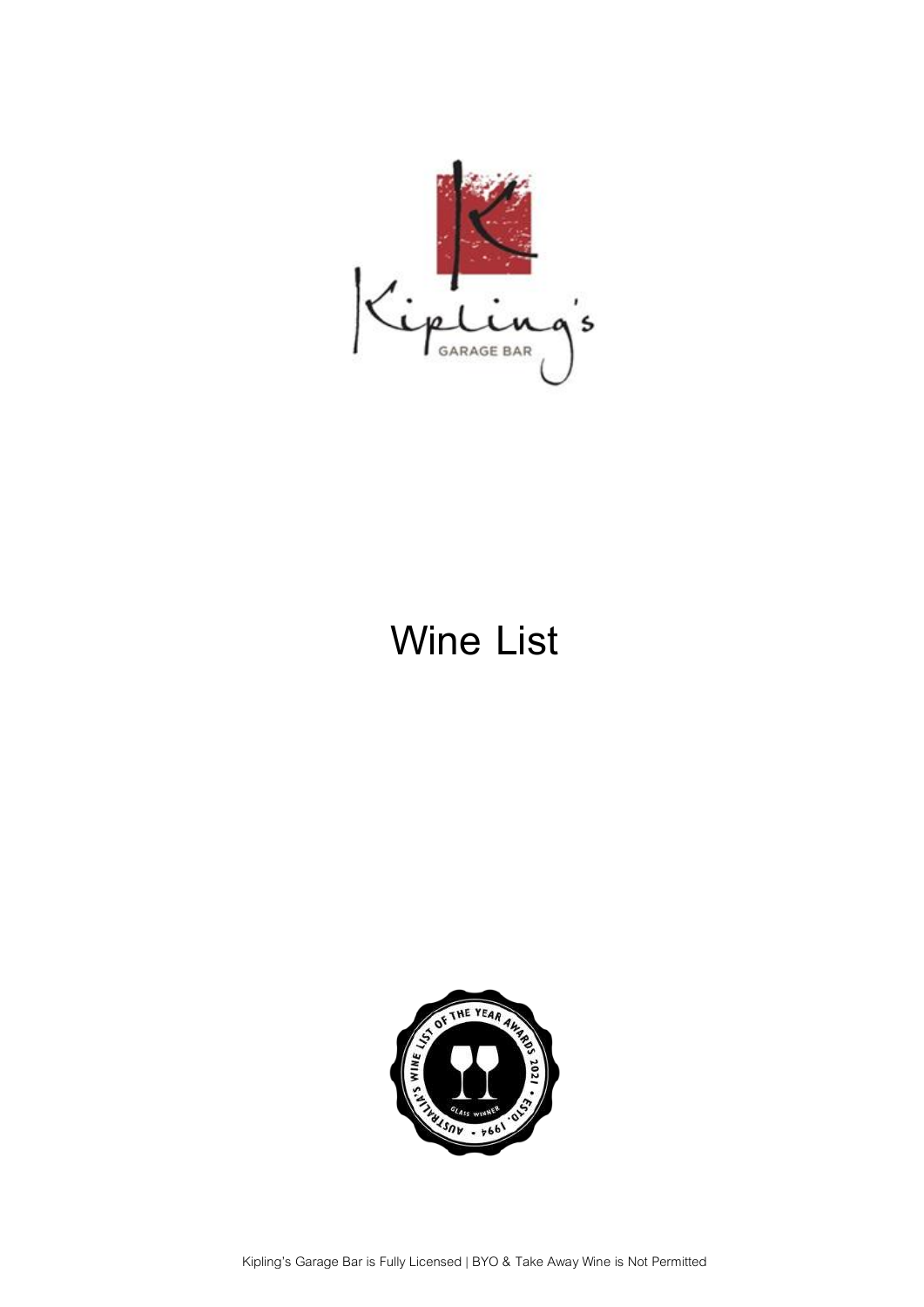# Contents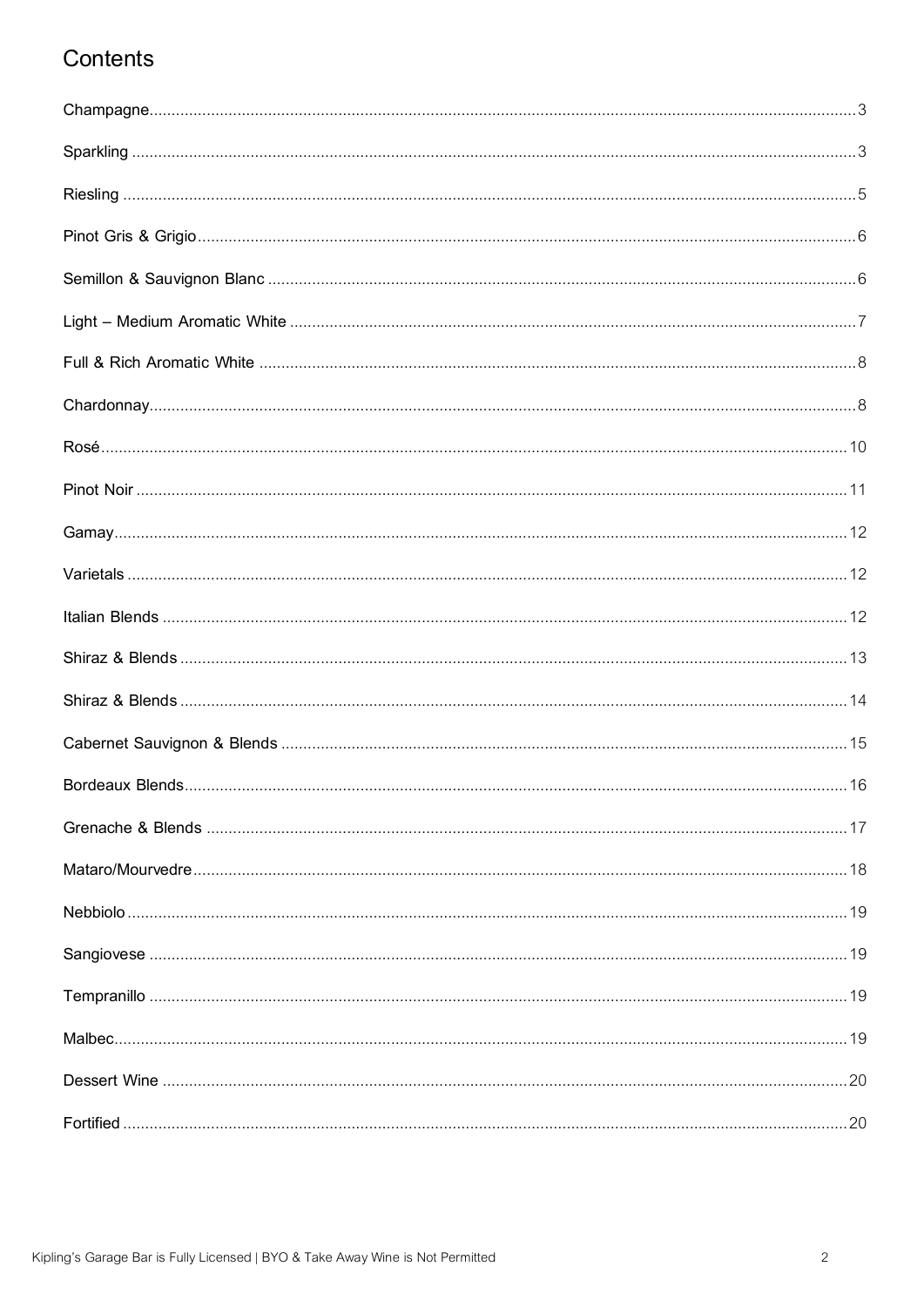#### <span id="page-2-0"></span>**Champagne**

| NV.       | Pol Roger Brut Reserve                | Epernay         | 120 | 22 |
|-----------|---------------------------------------|-----------------|-----|----|
| 2015      | Pol Roger Rosé Vintage                | Epernay         | 200 |    |
| 2009      | Pol Roger Cuvée Sir Winston Churchill | Epernay         | 450 |    |
|           |                                       |                 |     |    |
| 2008      | Laurent-Perrier Millesime             | Tours-sur-Marne | 150 |    |
| <b>NV</b> | Laurent-Perrier Cuvée Rosé            | Tours-sur-Marne | 180 |    |
| <b>NV</b> | Laurent-Perrier Grande Siècle         | Tours-sur-Marne | 450 |    |
|           |                                       |                 |     |    |
| 2012      | Bollinger 'La Grande Année'           | Аÿ              | 380 |    |
|           |                                       |                 |     |    |
| <b>NV</b> | Thienot X Penfolds Brut Rosé          | Reims           | 110 | 24 |
| <b>NV</b> | Forest-Marie Brut Tradition           | Reims           | 115 |    |
| <b>NV</b> | Henriot Brut Souverain                | Reims           | 130 |    |
| 2014      | Louis Roederer 'Cristal'              | Reims           | 675 |    |
|           |                                       |                 |     |    |

1996 Henriot Cuvée Des Enchanteleurs *Reims* 850 This 1996 Cuvée is blended with six Grands Crus of Champagne, three Pinot Noir Grands Crus are sourced from the historic vineyards of Apolline Henriot whilst the three Chardonnay Grands Crus are sourced from the vineyards of the Marguet family. This Vintage 1996 is made of complexity in which every moment of tasting brings to light the subtleties of each Grand Cru village.

*Fresh mint, & lemony notes with exceptional liveliness, touches of smoked meat with notes of candied lemon in the backround.*

# <span id="page-2-1"></span>**Sparkling** 125ml

| <b>NV</b> | Dalwood Blanc de Blanc                              | Hunter Valley, NSW | 50  | 10 |
|-----------|-----------------------------------------------------|--------------------|-----|----|
| <b>NV</b> | Villa Sandi D.O.C Prosecco                          | Treviso, Italy     | 55  | 11 |
| <b>NV</b> | Mitolo La Spiaggia Sparkling Glera                  | McLaren Vale, SA   | 55  | 13 |
| 2016      | Best's Sparkling Shiraz                             | Great Western, VIC | 60  |    |
| <b>NV</b> | Jansz Premium Rosé                                  | Tasmania, TAS      | 65  | 13 |
| 2005      | Yarrabank Recently Disgorged                        | Yarra Valley, VIC  | 90  |    |
| <b>NV</b> | Nadeson Collis Inception Brut Chardonnay Pinot Noir | Henty, VIC         | 90  |    |
| 2012      | Juve y Camps Reserva de La Familia Cava             | DO Penedes, Spain  | 90  |    |
| <b>NV</b> | Joseph Sparkling Red                                | Multi Regional     | 100 |    |
| 2020      | Rockford Black Shiraz                               | Barossa Valley, SA | 150 |    |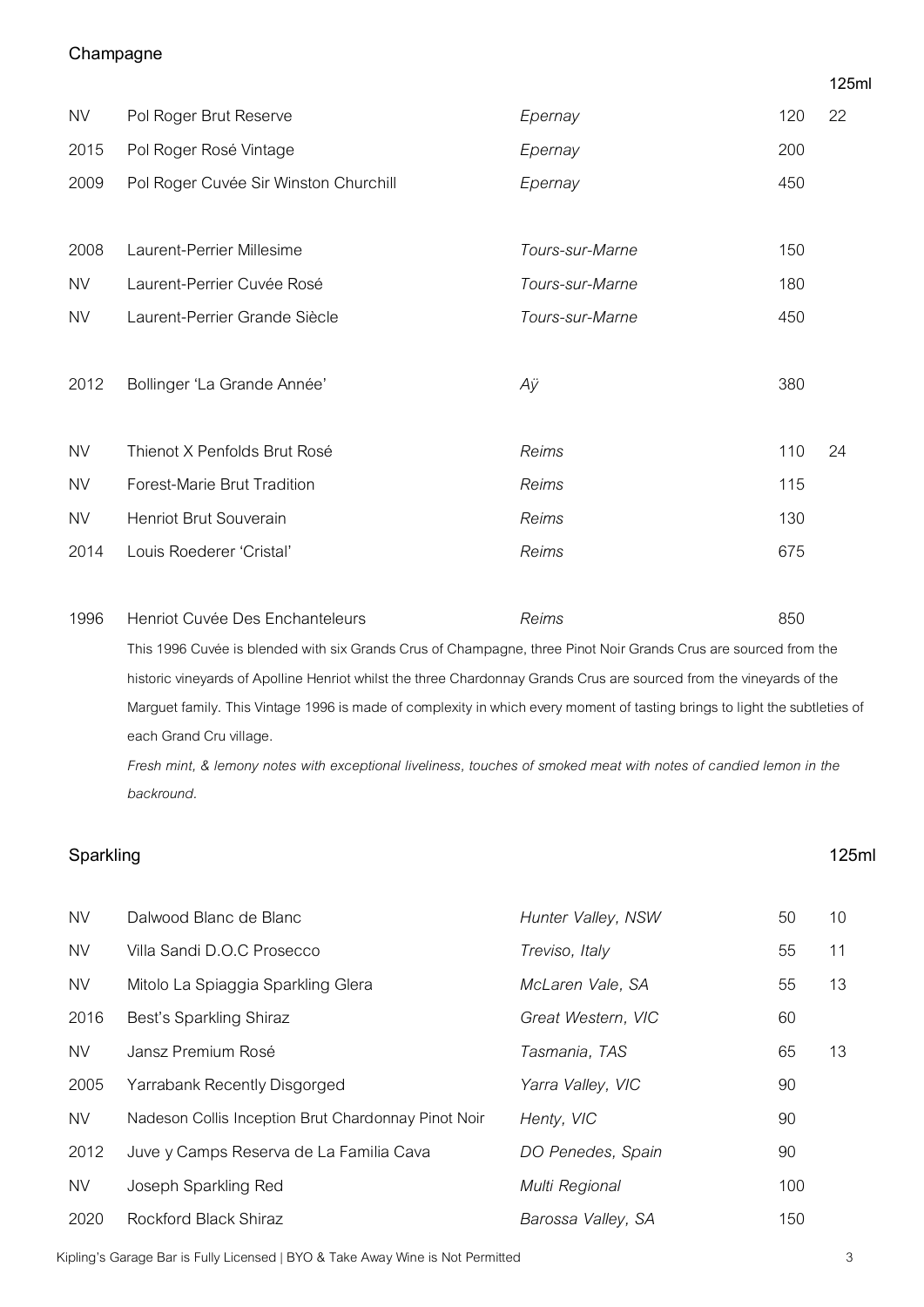NV Dunes & Greene Moscato **South Australia, SA** 13

#### **Back Vintage & Rare Wine By the Glass**

|       | Coravin Pouring & Wine Preservation System      |                  |    |
|-------|-------------------------------------------------|------------------|----|
| White |                                                 |                  |    |
| 2011  | Coriole Chenin Blanc                            | McLaren Vale, SA | 15 |
| 2019  | Patrick Sullivan 'Haggis' Field Blend (natural) | Gippsland, VIC   | 18 |
| 2010  | Pewsey Vale 'The Contours' Riesling             | Eden Valley, SA  | 23 |

|      | 150ml<br>Premium Red Poured by Coravin              |                             |    |  |  |
|------|-----------------------------------------------------|-----------------------------|----|--|--|
| 2013 | Chain of Ponds The Cachet Cabernet Shiraz Merlot    | Adelaide Hills, SA          | 24 |  |  |
| 2012 | Mitolo G.A.M Shiraz                                 | Barossa Valley, SA          | 25 |  |  |
| 2010 | Thorn - Clarke William Randell Shiraz               | Barossa Valley, SA          | 25 |  |  |
| 2004 | Sweetwater Hermitage Shiraz                         | Hunter Valley, NSW          | 30 |  |  |
| 2007 | Coriole Vita Reserve Sangiovese                     | McLaren Vale, SA            | 30 |  |  |
| 2015 | Giovanni Rosso Barolo Cerretta Nebbiolo             | Piedmont, Italy             | 33 |  |  |
| 2003 | Rockford Moppa Springs Grenache Shiraz Mataro       | Barossa Valley, SA          | 35 |  |  |
| 2011 | Domaine du Vieux Telegraphe La Crau                 | Chateauneuf-du-Pape, France | 37 |  |  |
| 2008 | Mitolo Savitar Shiraz                               | McLaren Vale, SA            | 38 |  |  |
| 2009 | Renacer Malbec                                      | Mendoza, Argentina          | 40 |  |  |
| 2011 | Keith Tulloch 'The Doctor' Shiraz                   | Hunter Valley, NSW          | 41 |  |  |
| 1993 | Penfolds Bin 138 Old Vine Grenache Shiraz Mourvedre | Barossa Valley, SA          | 45 |  |  |
| 2003 | Katnook Odyssey Cabernet Sauvignon                  | Coonawarra, SA              | 46 |  |  |

| Half Bottles (375ml)              |                      |     |  |
|-----------------------------------|----------------------|-----|--|
| Lakes Folly Cabernets             | Hunter Valley, NSW   | 170 |  |
| Lakes Folly Cabernets             | Hunter Valley, NSW   | 190 |  |
| Penfolds St Henri Shiraz Cabernet | Multi Regional Blend | 200 |  |
| Penfolds St Henri Shiraz          | Multi Regional Blend | 250 |  |
|                                   |                      |     |  |

Kipling's Garage Bar is Fully Licensed | BYO & Take Away Wine is Not Permitted 4 4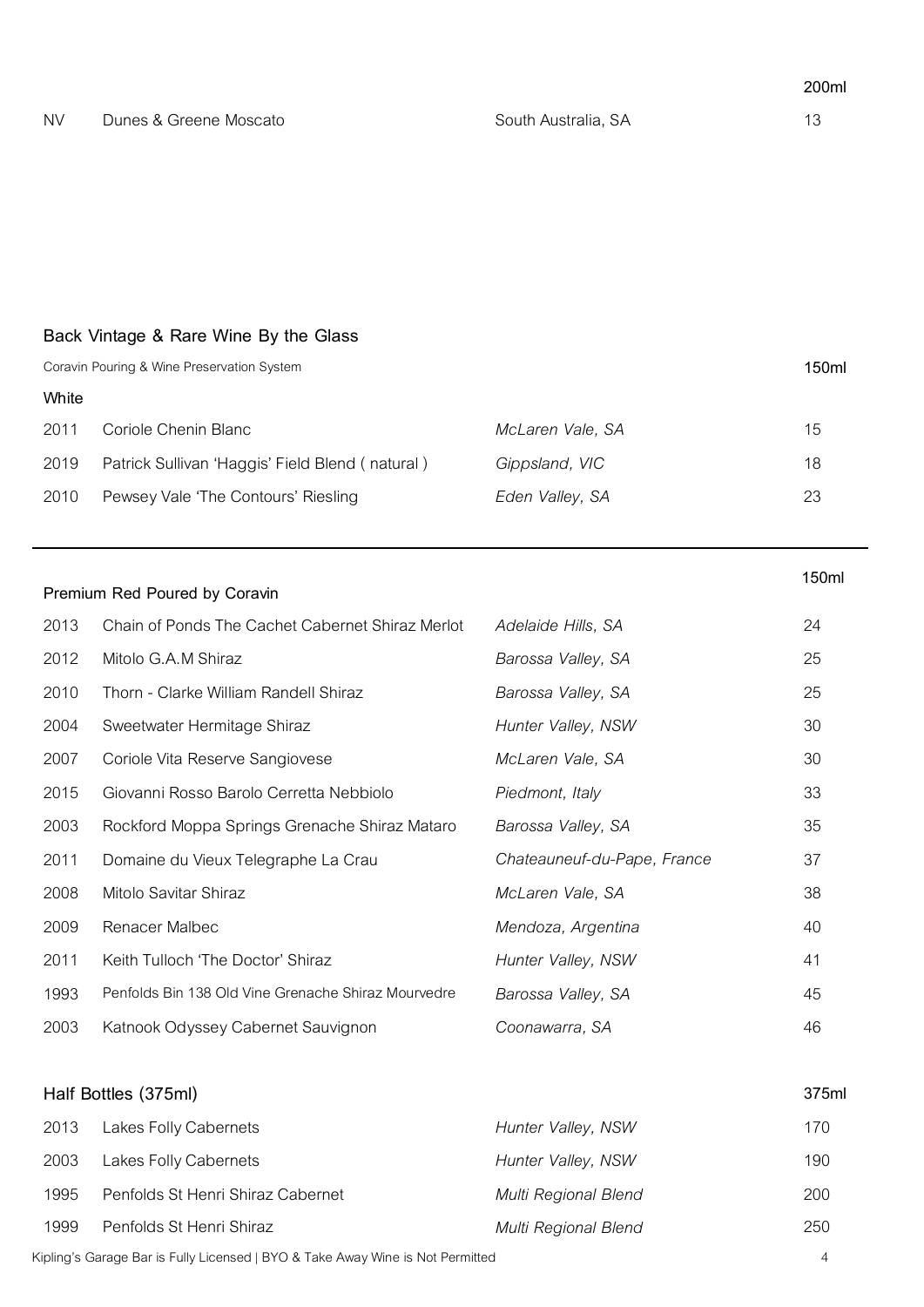<span id="page-4-0"></span>

| 2012      | Jim Barry 'The Armagh' Shiraz                      | Clare Valley, SA                 |    | 260    |
|-----------|----------------------------------------------------|----------------------------------|----|--------|
|           | Magnums (1.5L)                                     |                                  |    | 1500ml |
| 2017      | Pewsey Vale Vineyard Riesling                      | Eden Valley, SA                  |    | 130    |
| 2019      | Jim Barry Assyrtiko                                | Clare Valley, SA                 |    | 130    |
| 2016      | Tyrrell's Vat 1 Semillon                           | Hunter Valley, NSW               |    | 280    |
| 2019      | Tyrrell's Vat 47 Chardonnay                        | Hunter Valley, NSW               |    | 295    |
|           |                                                    |                                  |    |        |
| 2017      | Torbreck The Steading Grenache Shiraz Mataro       | Barossa Valley, SA               |    | 220    |
| 2004      | Geoff Merrill Cabernet Sauvignon                   | McLaren Vale, SA                 |    | 250    |
|           |                                                    |                                  |    |        |
| Riesling  |                                                    |                                  |    |        |
| Australia |                                                    |                                  |    | 150ml  |
| 2020      | Nashdale Lane - off dry                            | Orange, NSW                      | 70 |        |
| 2018      | Frankland Estate Isolation Ridge Vineyard          | Frankland River, WA              | 75 |        |
| 2011      | Frankland Estate Isolation Ridge Vineyard          | Frankland River, WA              | 85 |        |
| 2009      | Howard Park Museum Release                         | Mount Barker, Great Southern, WA | 90 |        |
| 2020      | Pooley Butcher's Hill Vineyard                     | Coal River Valley, TAS           | 65 |        |
| 2018      | Parish Vineyard                                    | Coal River Valley, TAS           | 75 |        |
| 2016      | Mewstone                                           | D'entrecasteaux Channel, TAS     | 85 |        |
|           | Eden Valley, SA - strong lime aromas, soft acidity |                                  |    |        |
| 2021      | Irvine Spring Hill                                 | Eden Valley, SA                  | 55 | 11     |
| 2019      | David Franz                                        | Eden Valley, SA                  | 65 |        |
| 2019      | Pewsey Vale 1961 Block                             | Eden Valley, SA                  | 75 | 15     |
| 2019      | Penfold's Bin 51                                   | Eden Valley, SA                  | 80 |        |
| 2015      | Peter Lehmann 'Wigan'                              | Eden Valley, SA                  | 90 |        |
| 2011      | Pewsey Vale 'The Contours'                         | Eden Valley, SA                  | 90 |        |
|           |                                                    |                                  |    |        |

| 2021 | Grosset 'Alea' – off dry     | Watervale, Clare Valley, SA | 80  |  |
|------|------------------------------|-----------------------------|-----|--|
|      | 2013 Jim Barry 'The Florita' | Watervale, Clare Valley, SA | 110 |  |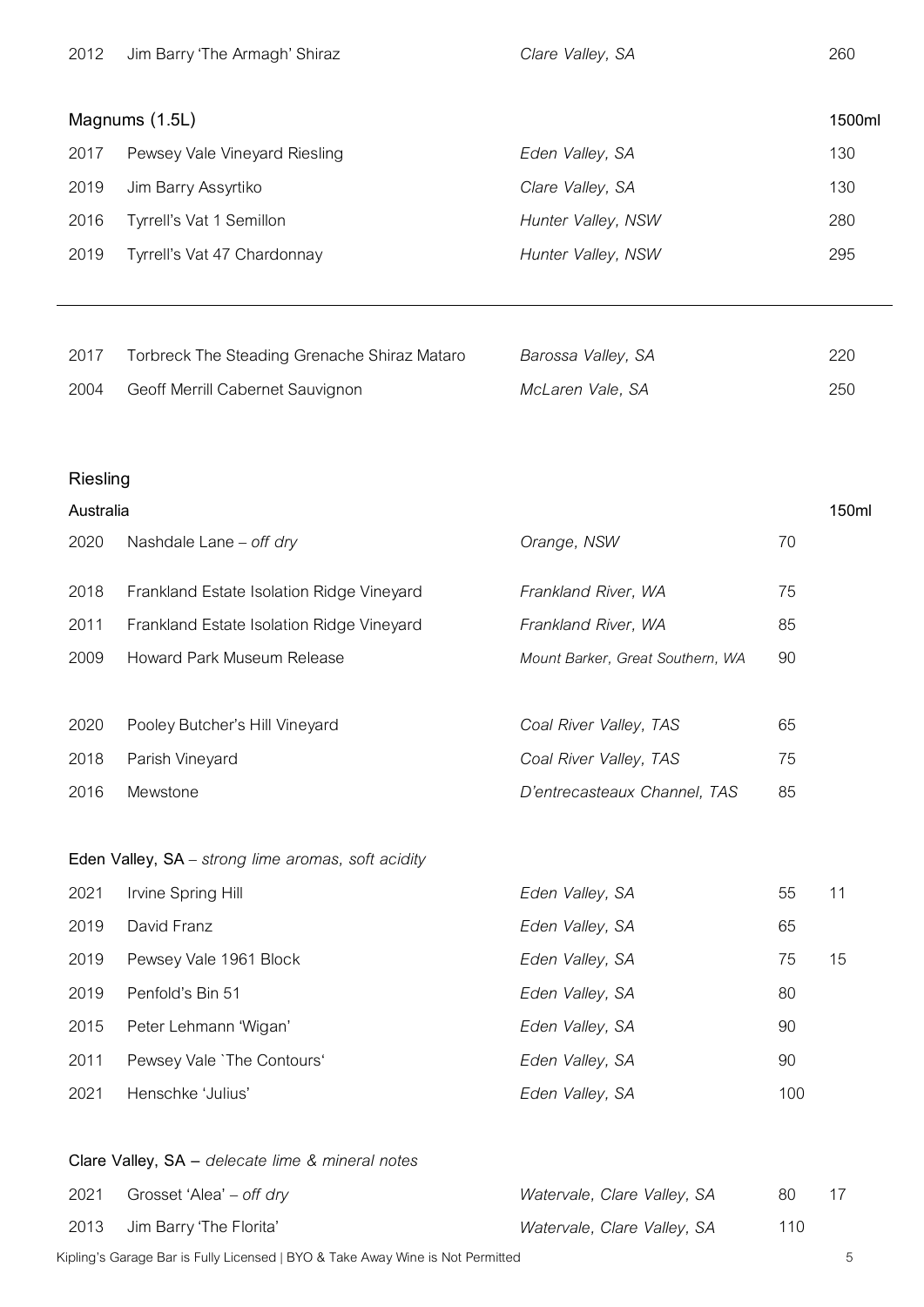#### **Grampians VIC –** *tropical lime juice, toasty, apricot*

| 2016 | Best's House Block  | Grampians, Great Western, VIC | 70  |
|------|---------------------|-------------------------------|-----|
| 2021 | Dinny Goonan        | Otway Hinterlands, VIC        | 75. |
| 2004 | Mount Langhi Ghiran | Grampians, VIC                | 80. |

#### **International**

| 2018 | Juwel-Weine Trocken                       | Rheinhessen, Germany                    | 70  |    |
|------|-------------------------------------------|-----------------------------------------|-----|----|
| 2015 | Salomon Undhof Steinterrasser             | Kremstal, Austria                       | 70  |    |
| 2021 | Felton Road 'Bannockburn' – off dry       | Central Otago, NZ                       | 75  |    |
| 2015 | Pegasus Bay                               | Waipara Valley, North<br>Canterbury, NZ | 80  |    |
| 2019 | Koyama Tussock Terrace Vineyard – off dry | Waipara Valley, North<br>Canterbury, NZ | 80  | 17 |
| 2016 | Ansgar Clusserath Vom Schiefer Trocken    | Mosel, Germany                          | 80  |    |
| 2014 | Domaine Schlumberger Grand Cru            | Alsace, France                          | 90  |    |
| 2007 | Famille Hugel Schoelhammer                | Alsace, France                          | 200 |    |

### <span id="page-5-0"></span>**Pinot Gris & Grigio 150ml**

| 2021 | Baby Doll Pinot Gris                   | Marlborough, NZ           | 50 | 10 |
|------|----------------------------------------|---------------------------|----|----|
| 2021 | Paringa Estate Pinot Gris              | Mornington Peninsula, VIC | 60 | 13 |
| 2021 | Domaine de Binet Pinot Grigio          | Hunter Valley, NSW        | 60 |    |
| 2021 | Nashdale Lane Colour Series Pinot Gris | Orange, NSW               | 70 | 15 |
| 2020 | Le Pezze Pinot Grigio                  | Delle Venezie, Italy      | 65 | 13 |
| 2020 | Gustave Lorentz Reserve Pinot Gris     | Alsace, France            | 80 | 16 |
| 2019 | Prophets Rock Pinot Gris               | Central Otago, NZ         | 95 |    |

#### <span id="page-5-1"></span>**Semillon & Sauvignon Blanc**

#### **Australia**

|      | Hunter Valley - fresh, unoaked, acidic with tart & lemony notes |                    |     |    |
|------|-----------------------------------------------------------------|--------------------|-----|----|
| 2021 | Brokenwood Semillon                                             | Hunter Valley, NSW | 60  | 12 |
| 2019 | Tyrrell's Johnno's Vineyard Semillon                            | Hunter Valley, NSW | 100 |    |
| 2016 | Tyrrell's Vat 1 Semillon                                        | Hunter Valley, NSW | 110 | 24 |
| 2011 | Brokenwood ILR Semillon                                         | Hunter Valley, NSW | 130 |    |
| 2011 | <b>Tyrrell's Stevens Semillon</b>                               | Hunter Valley, NSW | 145 |    |

Kipling's Garage Bar is Fully Licensed | BYO & Take Away Wine is Not Permitted 6 6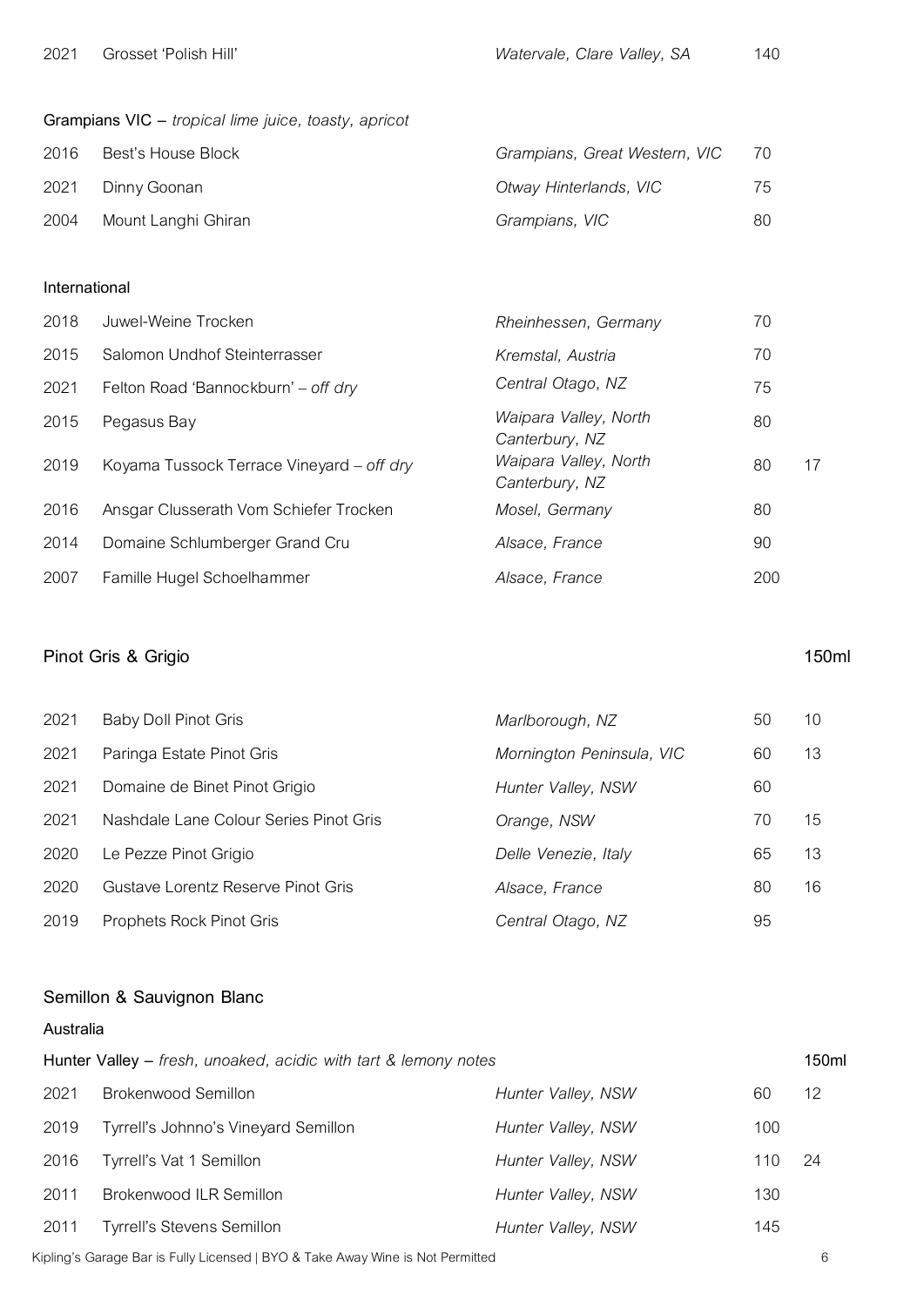| 2009          | Tyrrell's Vat 1 Semillon Landmark Vintage Release         | Hunter Valley, NSW        | 200 |          |
|---------------|-----------------------------------------------------------|---------------------------|-----|----------|
|               |                                                           |                           |     |          |
|               | Adelaide Hills SA - ripe tropical flavour, herbal & crisp |                           |     | 150ml    |
| 2018          | Jericho Selected Vineyards Fumé Blanc                     | Adelaide Hills, SA        | 65  |          |
| 2021          | Shaw & Smith Sauvignon Blanc                              | Adelaide Hills, SA        | 70  | 14       |
| 2019          | Rockford Local Growers Semillon                           | Barossa Valley, SA        | 70  |          |
| 2019          | Stumpy Gully Sauvignon Blanc                              | Mornington Peninsula, VIC | 65  |          |
| 2020          |                                                           |                           | 65  | 13       |
|               | Nugan Estate Frasca's Lane Sauvignon Blanc                | Margaret River, WA        |     |          |
| 2020          | Freycinet Wineglass Bay Sauvignon Blanc                   | Freycinet, TAS            | 70  |          |
| 2020          | Suckfizzle Sauvignon Blanc Semillon                       | Margaret River, WA        | 75  | 16       |
| 2015          | Peter Lehmann 'Margaret' Semillon                         | Barossa, SA               | 90  |          |
| International |                                                           |                           |     |          |
|               | New Zealand - grapefruit, pineapple, lime zest            |                           |     | 150ml    |
| 2020          | Walnut Block Nutcracker Sauvignon Blanc                   | Marlborough, NZ           | 50  | 11       |
| 2020          | Soho 'Stella' Sauvignon Blanc                             | Marlborough, NZ           | 55  | $12^{1}$ |
| 2021          | Craggy Range Te Muna Sauvignon Blanc                      | Martinborough, NZ         | 75  | 16       |
| 2020          | Pascal Jolivet Sancerre                                   | Sancerre, France          | 90  | 19       |
| 2016          | Serge Dagueneau Pouilly Fumé Sauvignon Blanc              | Loire Valley, France      | 90  |          |
|               |                                                           |                           |     |          |
|               |                                                           |                           |     |          |
|               | Light - Medium Aromatic White                             |                           |     |          |
| Australia     |                                                           |                           |     | 150ml    |
| 2015          | La Maschera Vermentino                                    | Barossa Valley, SA        | 55  |          |
| 2018          | Pizzini Verduzzo                                          | King Valley, VIC          | 55  |          |
| 2016          | By Jingo Gruner Veltliner                                 | Adelaide Hills, SA        | 65  |          |
| 2017          | Clarence House Estate Pinot Blanc                         | Coal River Valley, TAS    | 65  |          |
| 2021          | Jim Barry Assyrtiko                                       | Clare Valley, SA          | 65  | 14       |
| 2021          | Clonakilla Viognier Nouveau                               | Canberra District, NSW    | 70  |          |
| 2018          | John Duval Plexus Marsanne Roussanne Viognier             | Barossa Valley, SA        | 80  |          |

*Canterbury, NZ* 

<span id="page-6-0"></span> Gotas De Mar Albariño *Rias Baixas, Spain* 80 Pegasus Bay Gewürztraminer *Waipara Valley, North* 

Kipling's Garage Bar is Fully Licensed | BYO & Take Away Wine is Not Permitted 7 7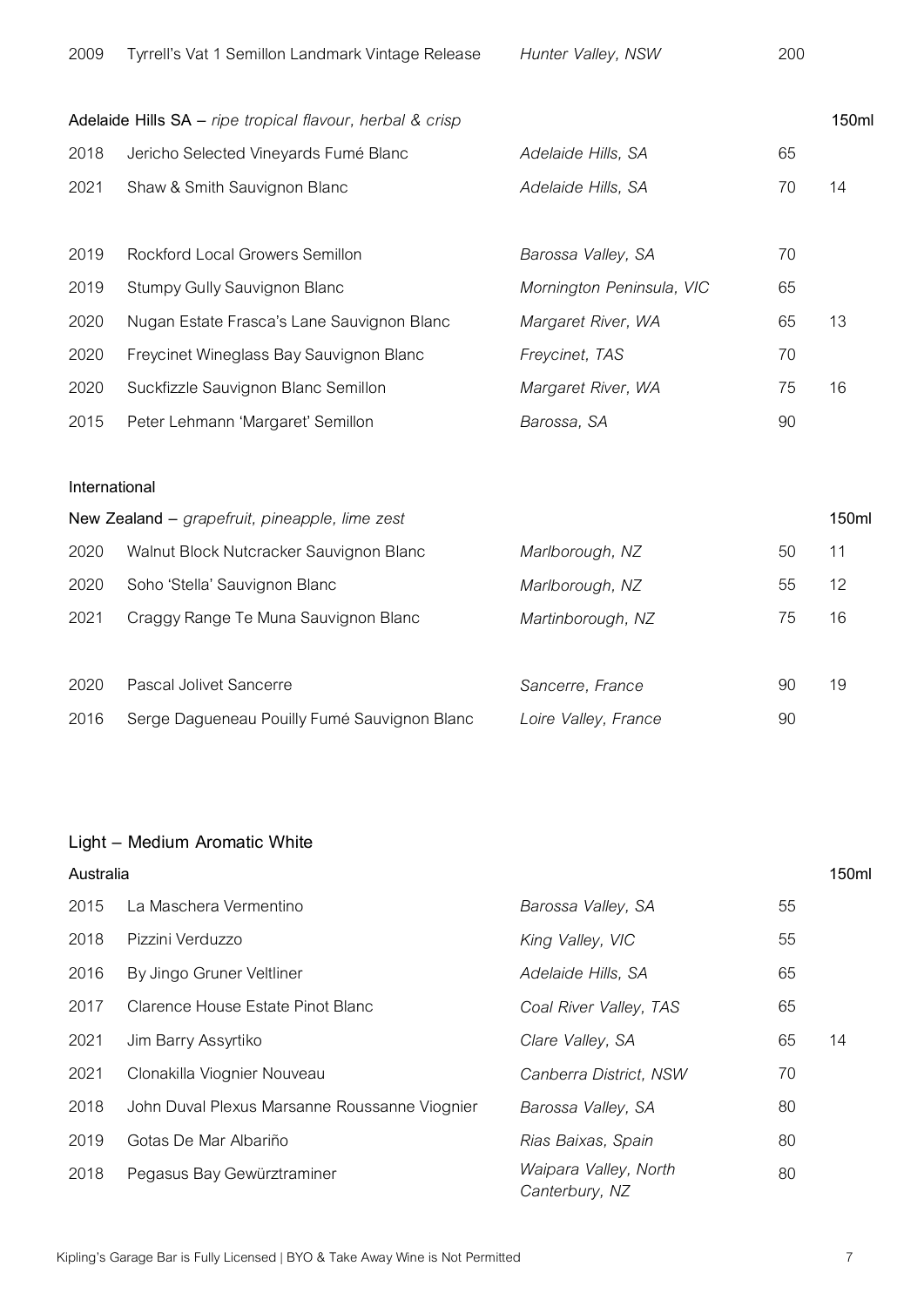### <span id="page-7-0"></span>**Full & Rich Aromatic White**

### **Australia 150ml**

| 2017 | Yangarra Roussane                                                | McLaren Vale, SA     | 65  |    |
|------|------------------------------------------------------------------|----------------------|-----|----|
| 2017 | Millton 'Te Arai' Vineyard Chenin Blanc                          | Gisborne, NZ         | 65  |    |
| 2021 | Rockford White Frontignac                                        | Barossa Valley, SA   | 68  | 15 |
| 2019 | Alkimi Marsanne (natural)                                        | Yarra Valley, VIC    | 70  |    |
| 2019 | Sella & Mosca Vermentino di Gallura                              | Sardinia, Italy      | 79  |    |
| 2018 | Yalumba The Virgilius Viognier                                   | Eden Valley, SA      | 80  |    |
| 2019 | Yeringberg Viognier                                              | Yarra Valley, VIC    | 80  |    |
| 2019 | Patrick Sullivan 'Haggis' Field Blend (natural)                  | Gippsland, VIC       | 85  | 18 |
| 2015 | Domaine Vinet Close De La Houssaie Muscadet                      |                      | 90  |    |
|      | Sèvre et Maine                                                   | Loire Valley, France |     |    |
| 2018 | By Farr Viognier                                                 | Geelong, VIC         | 100 |    |
| 2020 | L.A.S Vino Chenin Blanc Dynamic Blend                            | Margaret River, WA   | 120 |    |
| 2018 | Thibaud Boudignon Savennières Le Clos de<br>Frémine Chenin Blanc | Loire Valley, France | 150 |    |

#### <span id="page-7-1"></span>**Chardonnay**

#### **Australia**

|      | Hunter Valley, NSW - full bodied, buttery, oaky |                    |     | 150ml |
|------|-------------------------------------------------|--------------------|-----|-------|
| 2019 | Scarborough Yellow Label                        | Hunter Valley, NSW | 60  | 13    |
| 2019 | Scarborough Obsessive                           | Hunter Valley, NSW | 100 | 20    |
| 2018 | <b>Tyrrell's Belford</b>                        | Hunter Valley, NSW | 100 |       |
| 2015 | <b>Tyrrell's Belford</b>                        | Hunter Valley, NSW | 110 |       |
| 2018 | First Creek Winemaker's Reserve                 | Hunter Valley, NSW | 120 |       |
| 2018 | Tyrrell's Vat 47                                | Hunter Valley, NSW | 130 |       |

Kipling's Garage Bar is Fully Licensed | BYO & Take Away Wine is Not Permitted 8 8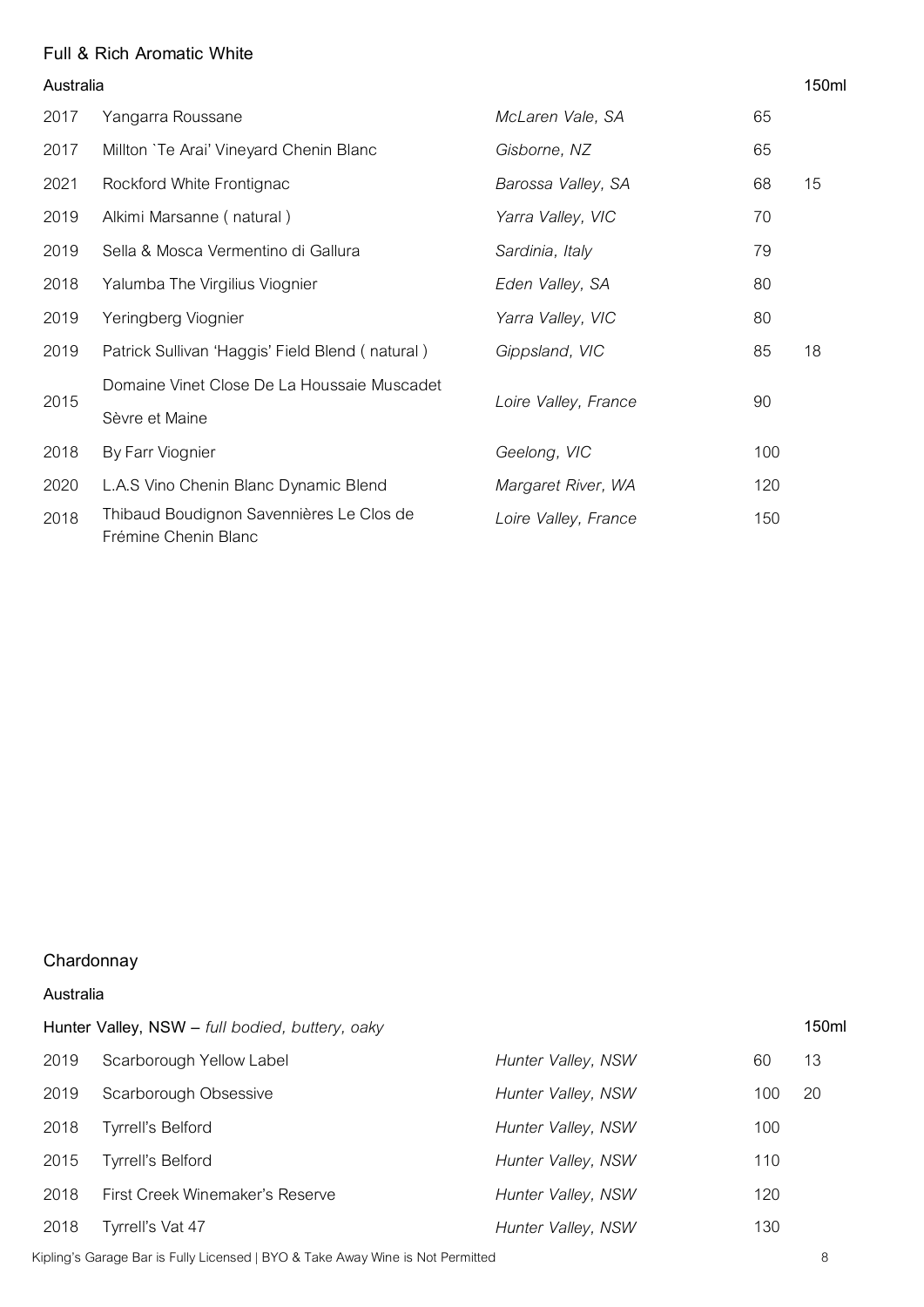| 2019 | Lakes Folly                 | Hunter Valley, NSW | 170 |
|------|-----------------------------|--------------------|-----|
| 2018 | Robert Stein Mudgee Reserve | Mudgee, NSW        | 85  |
| 2017 | Sidewood Mappinga           | Adelaide Hills, SA | 75  |

|      | Margaret River, WA - balanced acidity, ripe stonefruit, grapefruit |                    |     | 150ml |
|------|--------------------------------------------------------------------|--------------------|-----|-------|
| 2016 | Flowstone Queen of the Earth                                       | Margaret River, WA | 120 |       |
| 2019 | Stella Bella Luminosa                                              | Margaret River, WA | 125 |       |
| 2019 | Moss Wood                                                          | Margaret River, WA | 130 | 27    |
| 2016 | Xanadu Reserve                                                     | Margaret River, WA | 145 |       |
| 2019 | Pierro                                                             | Margaret River, WA | 150 |       |
| 2019 | Leeuwin Estate 'Art Series'                                        | Margaret River, WA | 150 | -31   |
| 2011 | Leeuwin Estate 'Art Series'                                        | Margaret River, WA | 340 |       |

#### **Yarra Valley, VIC –** *tight, crisp green apple, elegant* **150ml**

| 2017 | Serrat Close Planted   | Yarra Valley, VIC | 80  |    |
|------|------------------------|-------------------|-----|----|
| 2021 | <b>Giant Steps</b>     | Yarra Valley, VIC | 90  | 18 |
| 2016 | Levantine Hill Estate  | Yarra Valley, VIC | 100 |    |
| 2017 | Seville Estate Reserve | Yarra Valley, VIC | 100 |    |
| 2019 | Yarra Yering           | Yarra Valley, VIC | 120 |    |
|      |                        |                   |     |    |

| 2017 | Shadowfax Macedon Ranges | Macedon Ranges, VIC | 75  |
|------|--------------------------|---------------------|-----|
|      | 2019 Fighting Gully Road | Beechworth, VIC     | 90  |
| 2019 | Giaconda Estate Vineyard | Beechworth, VIC     | 300 |

| Tasmania - fine, elegant, less oak, white flowers, peach |                       |                              |     | 150ml |
|----------------------------------------------------------|-----------------------|------------------------------|-----|-------|
| 2021                                                     | Clarence House Estate | Coal River Valley, TAS       | 55  | 12    |
| 2018                                                     | Freycinet 'Louis'     | Freycinet, TAS               | 70  | 14    |
| 2015                                                     | Dawson James          | Meadowbank, TAS              | 90  |       |
| 2018                                                     | Freycinet             | Freycinet, TAS               | 92  |       |
| 2016                                                     | Mewstone              | D'entrecasteaux Channel. TAS | 100 |       |
| 2020                                                     | Pooley                | Coal River Valley, TAS       | 105 | 23    |
| 2020                                                     | Tolpuddle             | Coal River Valley, TAS       | 120 |       |

### **Chardonnay 150ml**

#### **International**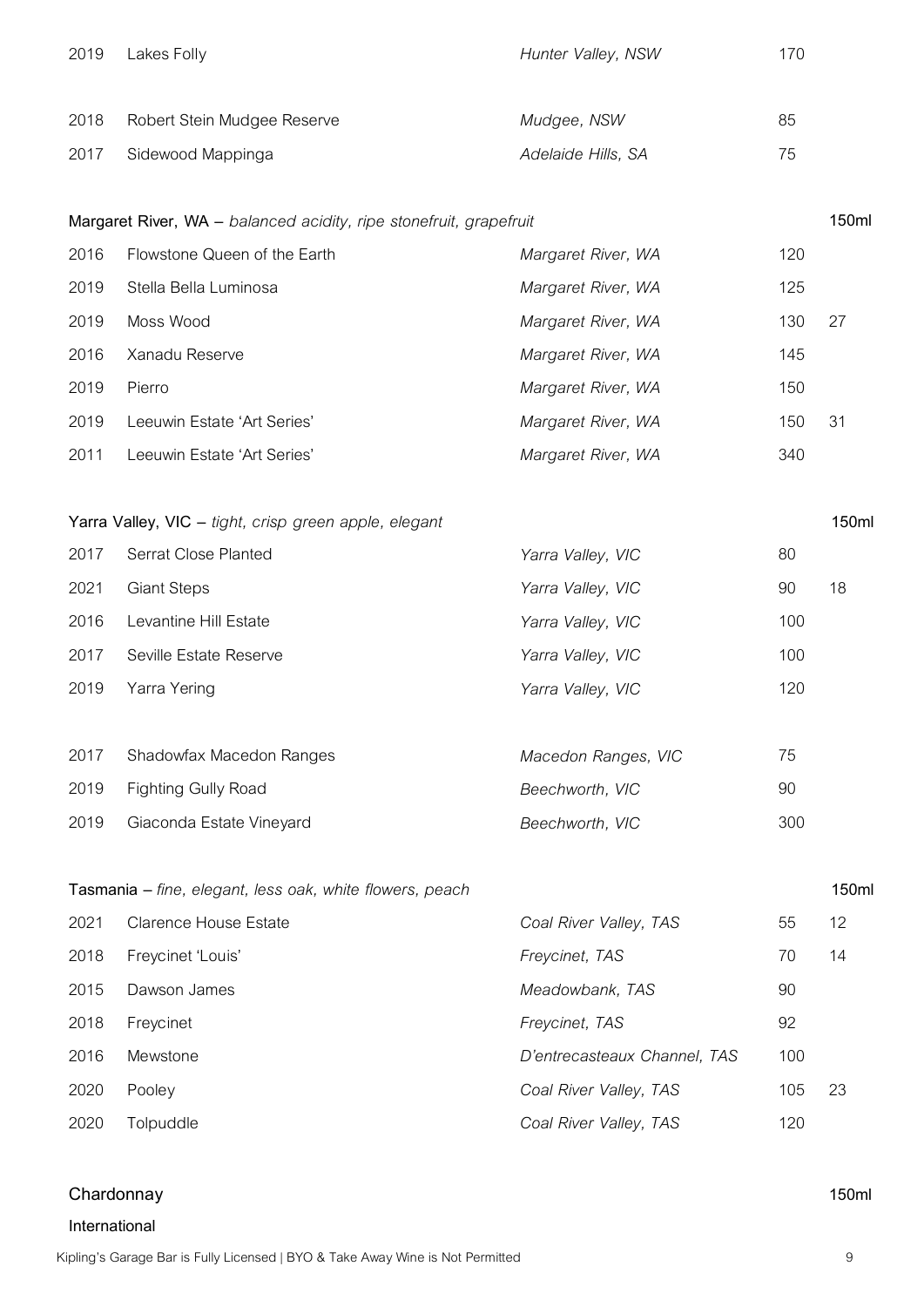| 2014 | Escarpment                                                 | Martinborough, NZ | 90  |       |
|------|------------------------------------------------------------|-------------------|-----|-------|
| 2019 | Kumeu River Estate                                         | Kumeu River, NZ   | 90  |       |
| 2019 | Novum                                                      | Marlborough, NZ   | 110 | 22    |
|      |                                                            |                   |     |       |
|      | Burgundy, France – full bodied, apple, lemon, earthy notes |                   |     | 150ml |
| 2017 | Domaine Faiveley Clos Rochette                             | Burgundy, France  | 100 |       |
| 2019 | Domaine Alain Gautheron Chablis                            | Burgundy, France  | 100 | 20    |

| 2017 | Domaine Heitz-Lochardet Meursault                                  | Burgundy, France | 150 |
|------|--------------------------------------------------------------------|------------------|-----|
| 2015 | Domaine Vocoret & Fils Les Clos Grand Cru Chablis Burgundy, France |                  | 220 |

**Americas –** *full bodied, oaky, buttery*

| 2017 | Carmen Premier 1850          | Casablanca Valev. Chile              | 80  |
|------|------------------------------|--------------------------------------|-----|
| 2014 | Bodega Catena Zapata Alta    | Mendoza, Argentina                   | 100 |
| 2016 | Stonestreet Estate Vineyards | Alexander Valley, Sonoma County, USA | 110 |

# <span id="page-9-0"></span>**Rosé 150ml**

| 2021 | Domaine de Triennes       | Provence, France     | 55 | 11 |
|------|---------------------------|----------------------|----|----|
| 2020 | Brokenwood Rosato         | Hunter Valley, NSW   | 65 | 13 |
| 2020 | Maison Saint Aix          | Provence, France     | 65 | 13 |
| 2021 | Sven Joschke 'La Adeline' | Langhorne Creek, SA  | 75 |    |
| 2021 | Penfolds Max's Rosé       | Adelaide Hills, SA   | 78 |    |
| 2020 | Chêne Bleu 'Le Rosé'      | Rhone Valley, France | 85 |    |
| 2020 | Chateau Vannieres         | Provence, France     | 92 | 20 |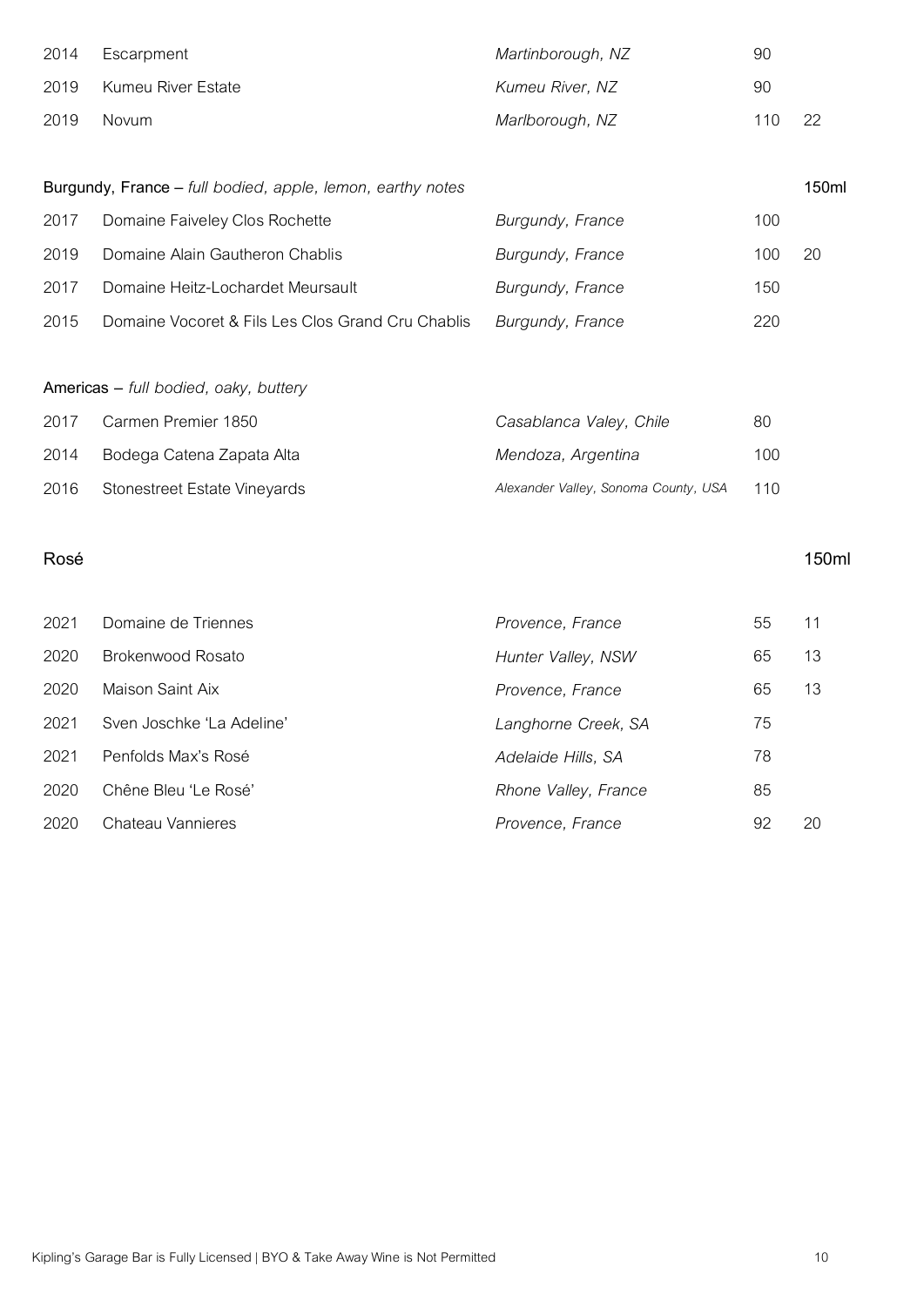# <span id="page-10-0"></span>**Pinot Noir** 150ml

#### **Australia**

|      | Victoria – red fruit, spice, fine tannins |                           |     |    |  |
|------|-------------------------------------------|---------------------------|-----|----|--|
| 2021 | Scotchmans Hill Jack & Jill               | Bellarine Peninsula, VIC  | 60  | 12 |  |
| 2021 | Allies Assemblage                         | Mornington Peninsula, VIC | 75  | 15 |  |
| 2017 | Yabby Lake Vineyard Block 6               | Mornington Peninsula, VIC | 140 |    |  |
| 2018 | Yeringberg                                | Yarra Valley, VIC         | 145 |    |  |
| 2017 | Paringa Estate 'Estate'                   | Mornington Peninsula, VIC | 150 |    |  |
| 2018 | By Farr 'Cote'                            | Geelong, VIC              | 220 |    |  |
| 2018 | By Farr 'Tous Pres'                       | Geelong, VIC              | 220 |    |  |
|      |                                           |                           |     |    |  |

# 2020 Clarence House Estate *Coal River Valley, TAS* 75 2019 Milton Vineyards *Freycinet Coast, TAS* 80 17 2020 Trial Bay Estate *D'Entrecaseaux Channel, TAS* 85 2018 Sailor Seeks Horse *Huon Valley, TAS* 100 2018 Apsley Gorge *Bicheno, TAS* 110 25 2018 Tolpuddle Vineyard *Coal River Valley, TAS* 150

2021 Gentle Folk Village Pinot Noir *Adelaide Hills, SA* 85

**Tasmania –** *delicate, floral, dark cherry*

# **Pinot Noir 150ml**

| International |                            |                                |     |
|---------------|----------------------------|--------------------------------|-----|
| 2009          | Casa Marin Lo Abarca Hills | D.O. San Antonio Valley, Chile | 130 |
| 2016          | Novum                      | Marlborough, NZ                | 110 |

#### **Martinborough, NZ –** *rich, warm & savoury*

| 2019 | Craggy Range            | Martinborough, NZ | 75  | 16 |
|------|-------------------------|-------------------|-----|----|
|      | 2018 Ata Rangi          | Martinborough, NZ | 150 |    |
|      | 2019 Craggy Range Aroha | Martinborough, NZ | 200 |    |

# **Central Otago, NZ –** *rich, ripe fruits, soft spices* 2019 Prophet's Rock Home Vineyard *Central Otago, NZ* 110 24 2019 Felton Road 'Cornish Point' *Central Otago, NZ* 160 2019 Felton Road 'Calvert' *Central Otago, NZ* 185

Kipling's Garage Bar is Fully Licensed | BYO & Take Away Wine is Not Permitted 11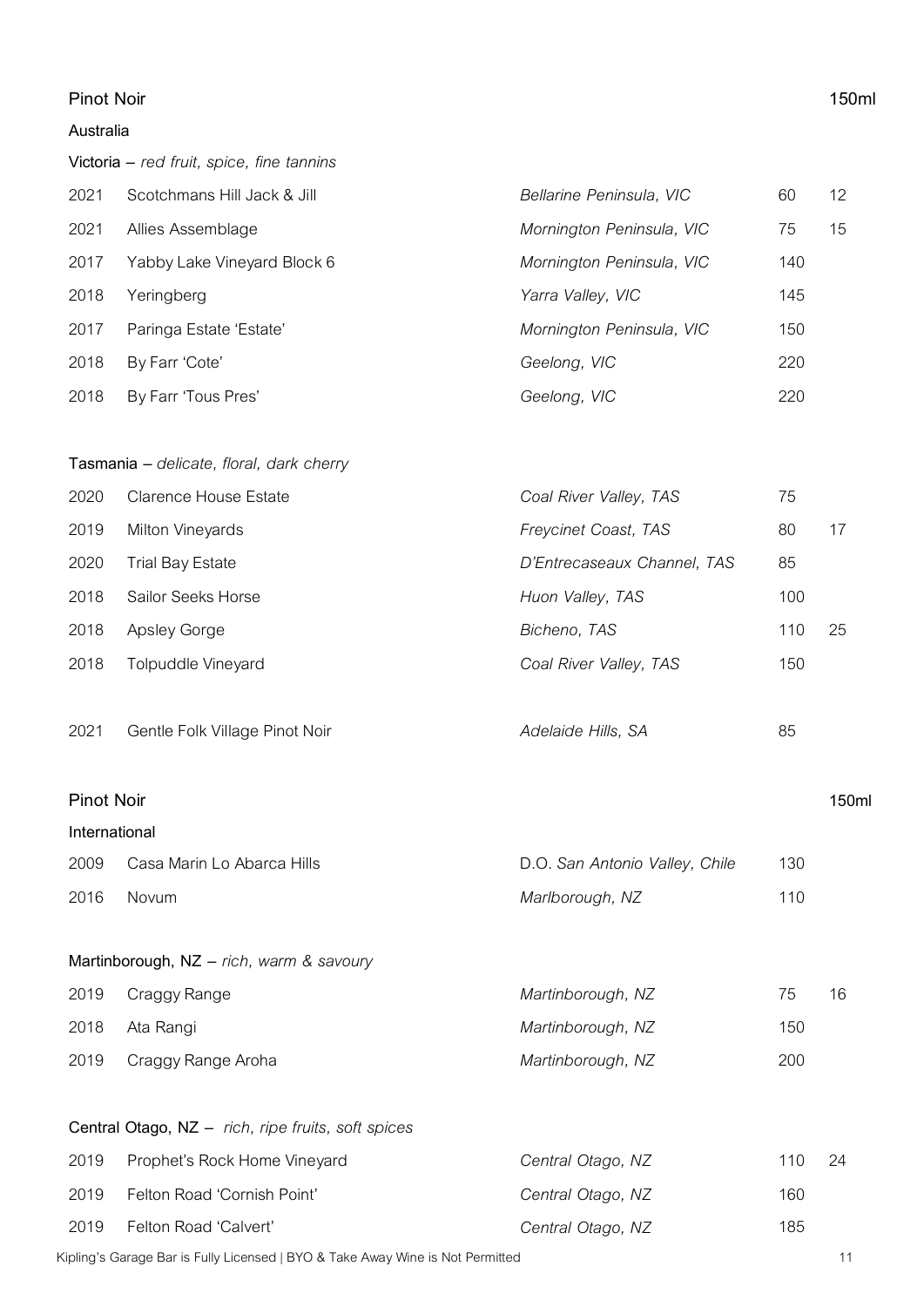| 2011  | Pegasus Bay Aged Release                             | Waipara, NZ        | 140 |                   |
|-------|------------------------------------------------------|--------------------|-----|-------------------|
|       |                                                      |                    |     |                   |
|       | Burgundy, France – elegant, aromatic, spice, savoury |                    |     |                   |
| 2015  | Heresztyn-Mazzini Chambolle-Musigny                  | Burgundy, France   | 150 |                   |
| 2015  | Geantet-Pansiot Gevrey-Chambertin                    | Burgundy, France   | 150 |                   |
| 2014  | Domaine Jean-Marc Bouley-Pommard                     | Burgundy, France   | 170 |                   |
| 2007  | Domaine Bruno Clair Savigny-Les-Beaune               | Burgundy, France   | 200 |                   |
|       |                                                      |                    |     |                   |
| Gamay |                                                      |                    |     | 150 <sub>ml</sub> |
| 2020  | Chateau de Pizay                                     | Beaujolais         | 55  | 14                |
| 2018  | Domaine de la Conseillere JJ Vincent Juliénas        | Beaujolais, France | 75  |                   |
| 2019  | Lot 462                                              | Barossa Valley, SA | 80  | 17                |
| 2021  | Lethbridge                                           | Geelong, VIC       | 85  |                   |
|       |                                                      |                    |     |                   |

### <span id="page-11-1"></span><span id="page-11-0"></span>**Varietals –** *in order of lightest to richest* **150ml**

| 2021 | Unico Zelo Fresh A.F Nero d'Avola Zibibbo      | Riverland, SA                      | 70  |    |
|------|------------------------------------------------|------------------------------------|-----|----|
| 2018 | Paolo Scavino Dolcetto d'Alba                  | Piedmont, Italy                    | 70  | 14 |
| 2017 | Santa Rita Medalla Real Gran Reserva Carménère | Colchaqua Valley, Chile            | 75  |    |
| 2010 | Frrazuriz Max Reserva Carmenere                | D.O. Valle de Aloncagua, Chile     | 80  |    |
| 2018 | The Other Wine Co. Cabernet Franc              | Kangaroo Island, SA                | 70  |    |
| 2017 | Cape Mentelle Zinfandel                        | Margaret River, WA                 | 110 |    |
| 2019 | Margan Breaking Ground Barbera                 | Broke Fordwich, Hunter Valley, NSW | 65  | 14 |
| 2015 | Fattoria San Lorenzo II solleone Montepulciano | Marche, Italy                      | 95  |    |
| 2017 | Segni di Langa Barbera d'Alba                  | Piedmont, Italy                    | 110 |    |
| 2016 | Nugan Manuka Grove Vineyard Durif              | Riverina, NSW                      | 55  |    |

# <span id="page-11-2"></span>**Italian Blends 150ml**  G.D Vajra Langhe Rosso *Piemonte, Italy* 75 15 Allegrini Amerone della Valpoicella classico *Veneto, Italy* 200 Farina Amarone della Valpolicella *Veneto, Italy* 210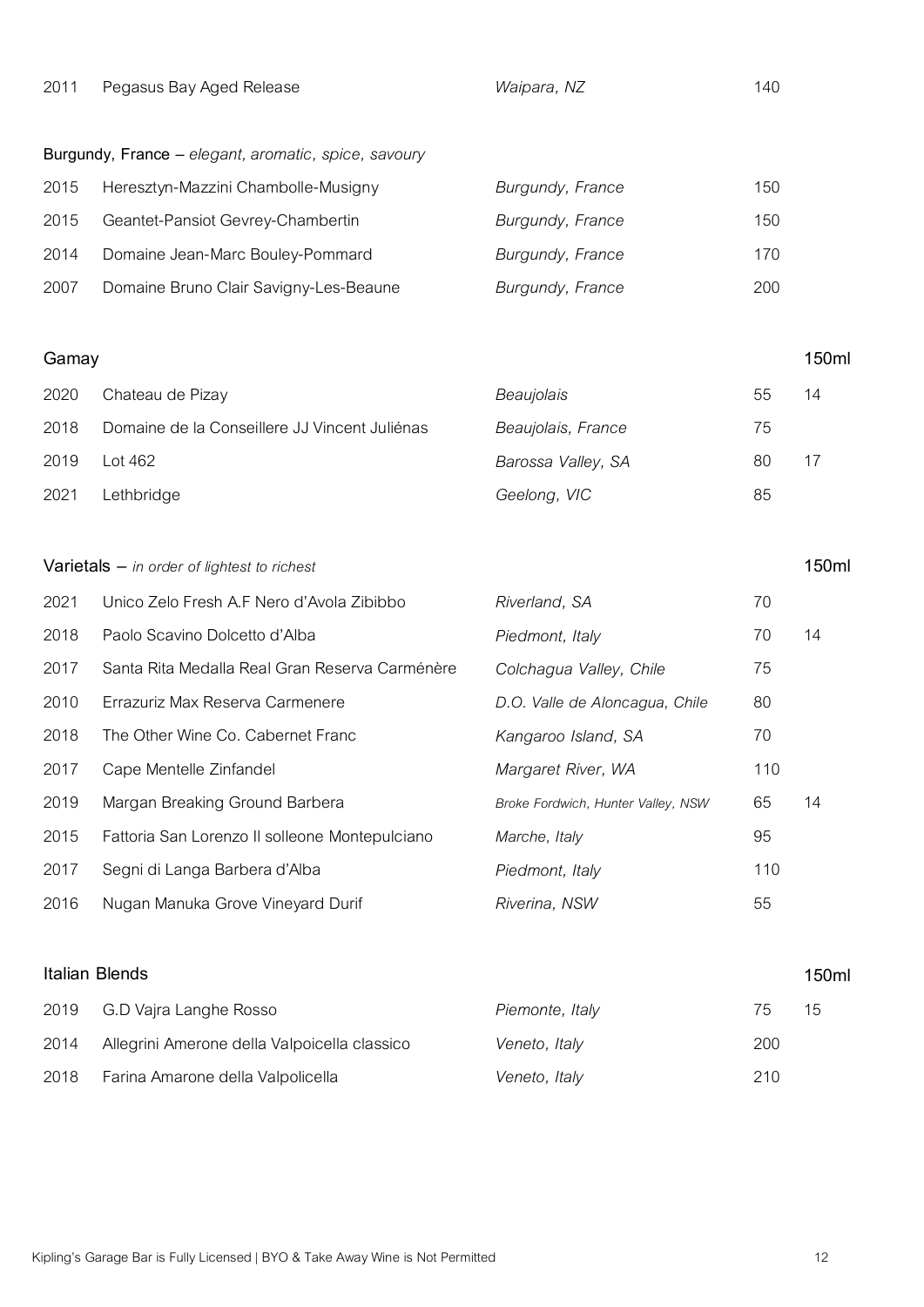#### <span id="page-12-0"></span>**Shiraz & Blends**

### **Australia 150ml**

|      | Hunter Valley, NSW - medium bodied, fruit forward, ripe fruit |     |
|------|---------------------------------------------------------------|-----|
| 0010 | Declaration of Hospital Matters Objects                       | 111 |

| 2019 | Brokenwood Hunter Valley Shiraz                 | Hunter Valley, NSW     | 80  | 16 |
|------|-------------------------------------------------|------------------------|-----|----|
| 2015 | First Creek Winemaker's Reserve Shiraz          | Hunter Valley, NSW     | 110 |    |
| 2011 | Tyrrell's Stevens Shiraz                        | Hunter Valley, NSW     | 110 |    |
| 2014 | Keith Tulloch 'The Wife' Shiraz                 | Hunter Valley, NSW     | 115 |    |
| 2018 | Tyrrell's Vat 8 Shiraz Cabernet                 | Hunter Valley, NSW     | 115 |    |
| 2018 | Keith Tulloch 'The Kester' Shiraz               | Hunter Valley, NSW     | 120 | 26 |
| 2017 | Mount Pleasant 1921 Vines Old Paddock Shiraz    | Hunter Valley, NSW     | 130 |    |
| 2017 | Hungerford Hill 'EPIC' Shiraz                   | Hunter Valley, NSW     | 145 |    |
| 2018 | Tyrrell's Vat 9 Shiraz                          | Hunter Valley, NSW     | 150 |    |
| 2017 | Tyrrell's 4 Acres Shiraz                        | Hunter Valley, NSW     | 195 |    |
| 2017 | Tyrrell's Johnno's Shiraz                       | Hunter Valley, NSW     | 200 |    |
| 2014 | Tyrrell's Vat 9 Shiraz Landmark Vintage Release | Hunter Valley, NSW     | 220 |    |
| 2014 | Mount Pleasant Maurice O'Shea Shiraz            | Hunter Valley, NSW     | 320 |    |
| 2003 | Mount Pleasant Maurice O'Shea Shiraz            | Hunter Valley, NSW     | 340 |    |
| 2014 | Brokenwood Graveyard Shiraz                     | Hunter Valley, NSW     | 350 |    |
|      |                                                 |                        |     |    |
| 2018 | Clonakilla Shiraz Viognier                      | Canberra District, NSW | 180 |    |
| 2005 | Clonakilla Shiraz Viognier                      | Canberra District, NSW | 350 |    |
|      |                                                 |                        |     |    |

Moppity Escalier Shiraz *Hilltops, NSW* 150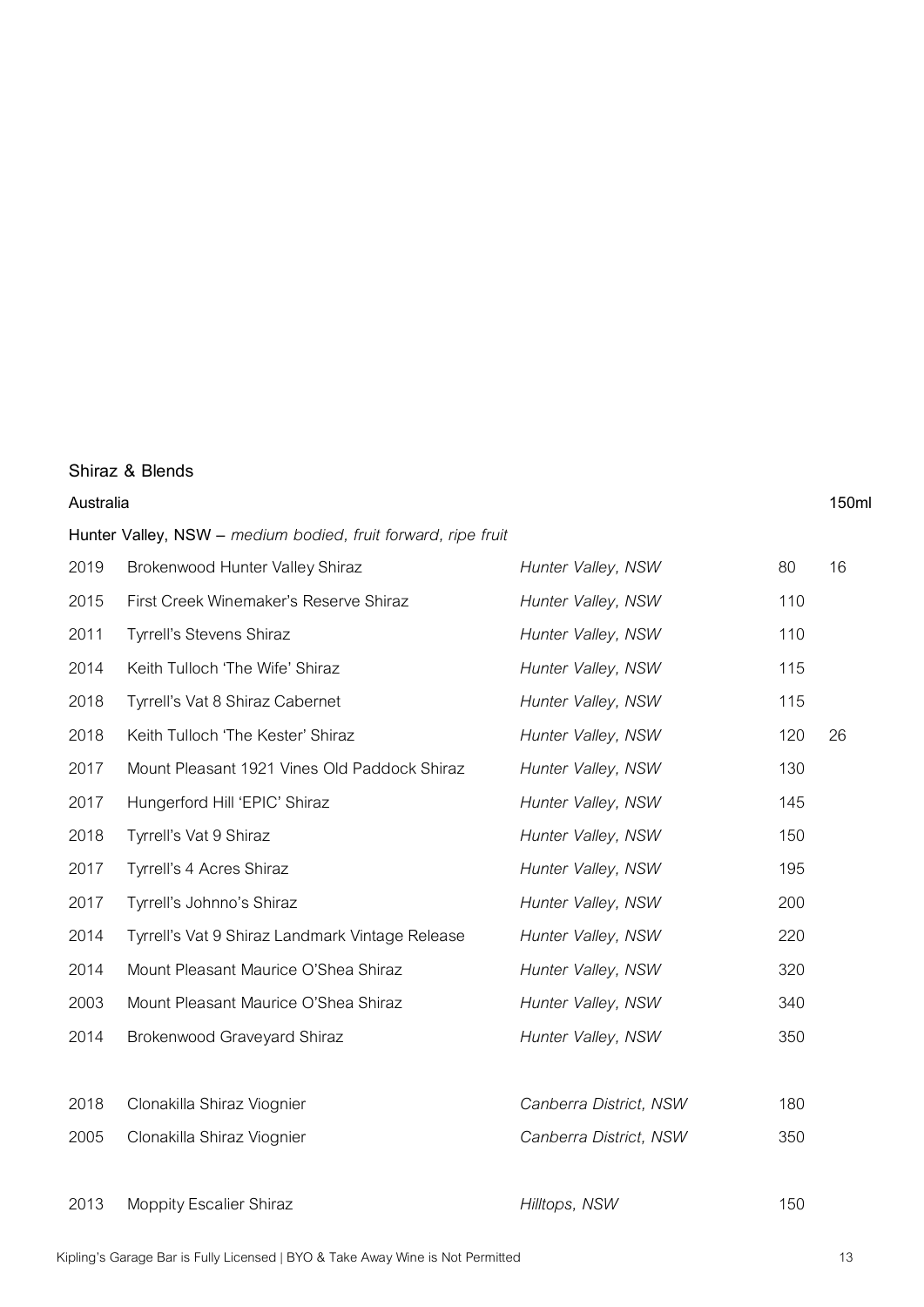|      | Yarra Valley, VIC - aromatic, medium bodied, red & purple fruit |                           |     | 150ml |
|------|-----------------------------------------------------------------|---------------------------|-----|-------|
| 2017 | Giant Steps Tarraford                                           | Yarra Valley, VIC         | 100 |       |
| 2018 | Yarra Yering Dry Red No.2 Shiraz Mataro<br>Viognier Marsanne    | Yarra Valley, VIC         | 120 | 29    |
| 2016 | Seville Estate Old Vine Reserve                                 | Yarra Valley, VIC         | 120 |       |
| 2012 | Yarra Yering Dry Red No.2 Shiraz Mataro                         | Yarra Valley, VIC         | 200 |       |
|      | Viognier Marsanne                                               |                           |     |       |
| 2002 | Yering Station Shiraz Viognier                                  | Yarra Valley, VIC         | 220 |       |
| 2011 | Yarra Yering Underhill Shiraz                                   | Yarra Valley, VIC         | 225 |       |
|      |                                                                 |                           |     |       |
| 2019 | Dinny Goonan Shiraz                                             | Geelong, VIC              | 75  | 16    |
| 2006 | Paringa Estate 'The Paringa' Shiraz                             | Mornington Peninsula, VIC | 150 |       |
| 2013 | Mount Langhi Ghiran Langhi Shiraz                               | Grampians, VIC            | 180 |       |
| 2019 | Giaconda Estate Vineyard Shiraz                                 | Beechworth, VIC           | 190 |       |
| 2019 | Giaconda Warner Vineyard Shiraz                                 | Beechworth, VIC           | 200 |       |
|      |                                                                 |                           |     |       |
| 2016 | Duke's Magpie Hill Reserve                                      | Great Southern, WA        | 60  |       |
| 2018 | Leeuwin Estate 'Art Series' Shiraz                              | Margaret River, WA        | 90  |       |

#### <span id="page-13-0"></span>**Shiraz & Blends 150ml**

| 2020 | Torbreck Woodcutter's Shiraz                | Barossa Valley, SA | 60  | 13 |
|------|---------------------------------------------|--------------------|-----|----|
| 2019 | Yelland + Papps Devote Greenock Shiraz      | Barossa Valley, SA | 70  | 15 |
| 2019 | Sons of Eden Zephyrus Shiraz                | Barossa Valley, SA | 75  |    |
| 2020 | John Duval Plexus Shiraz Grenache Mourvèdre | Barossa Valley, SA | 80  | 16 |
| 2016 | Lot 462 'Hundred of Moorooroo' Shiraz       | Barossa Valley, SA | 85  |    |
| 2019 | Torzi Matthews Francesca Grillo Syrah       | Barossa Valley, SA | 90  |    |
| 2020 | John Duval Entity Shiraz                    | Barossa Valley, SA | 100 |    |
| 2019 | Torbreck The Struie Shiraz                  | Barossa Valley, SA | 100 |    |
| 2018 | Glaetzer Amon-Ra Shiraz                     | Barossa Valley, SA | 120 |    |
| 2015 | John Duval Eligo Shiraz                     | Barossa Valley, SA | 140 |    |
| 2016 | Peter Lehmann Stonewell Shiraz              | Barossa Valley, SA | 165 |    |
| 2016 | Schild Estate Moorooroo Shiraz              | Barossa Valley, SA | 220 |    |
| 2018 | <b>Torbreck Descendant</b>                  | Barossa Valley, SA | 230 |    |
| 2015 | Kaesler Old Bastard Shiraz                  | Barossa Valley, SA | 250 |    |
| 2016 | Torbreck RunRig Shiraz                      | Barossa Valley, SA | 350 |    |

Kipling's Garage Bar is Fully Licensed | BYO & Take Away Wine is Not Permitted 14

**Barossa Valley, SA –** *full bodied, rich, dark fruits, textured*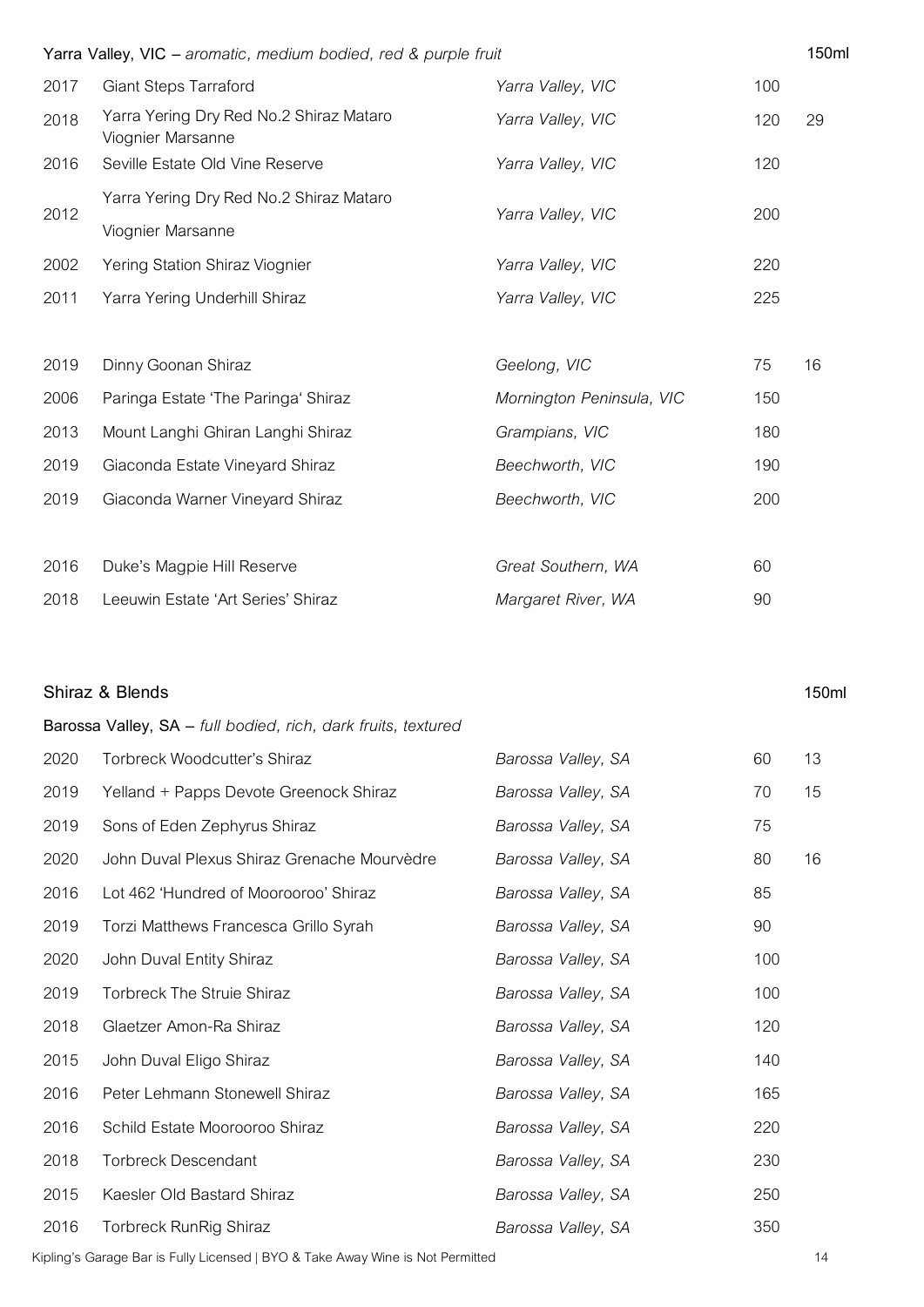|      | 150ml<br>McLaren Vale, SA - medium to full bodied, elegant, smooth, rich |                     |     |    |  |
|------|--------------------------------------------------------------------------|---------------------|-----|----|--|
| 2019 | Mitolo Jester Shiraz                                                     | McLaren Vale, SA    | 50  | 12 |  |
| 2020 | Coriole Estate Shiraz                                                    | McLaren Vale, SA    | 75  | 16 |  |
| 2007 | Nugan Matriarch Shiraz                                                   | McLaren Vale, SA    | 110 |    |  |
| 2012 | Mitolo G.A.M Shiraz                                                      | McLaren Vale, SA    | 110 |    |  |
| 2016 | Wirra Wirra RSW Shiraz                                                   | McLaren Vale, SA    | 120 |    |  |
| 2015 | Coriole Lloyd Shiraz                                                     | McLaren Vale, SA    | 140 |    |  |
| 2017 | Kay Brothers Block 6 Shiraz                                              | McLaren Vale, SA    | 145 |    |  |
| 2017 | d'Arenberg The Dead Arm Shiraz                                           | McLaren Vale, SA    | 150 |    |  |
| 2017 | Yangarra Ironheart Shiraz                                                | McLaren Vale, SA    | 200 | 43 |  |
| 2014 | Oliver's Taranga M53                                                     | McLaren Vale, SA    | 250 |    |  |
| 2006 | Coriole Lloyd Shiraz                                                     | McLaren Vale, SA    | 260 |    |  |
| 2012 | Coates 'Shin Zen Bi' Syrah                                               | McLaren Vale, SA    | 410 |    |  |
|      |                                                                          |                     |     |    |  |
| 2016 | Yalumba Hand Picked Shiraz Viognier                                      | Eden Valley, SA     | 70  | 15 |  |
| 2020 | Sven Joschke 'Kiki' Shiraz                                               | Adelaide Hills, SA  | 75  |    |  |
| 2020 | Shaw + Smith Shiraz                                                      | Adelaide Hills, SA  | 85  |    |  |
| 2013 | O'Leary Walker Reserve Shiraz                                            | Clare Valley, SA    | 100 |    |  |
| 2014 | Bleasdale 'The Powder Monkey' Shiraz                                     | Langhorne Creek, SA | 135 |    |  |

#### <span id="page-14-0"></span>**Cabernet Sauvignon & Blends**

|      | Australia                                                           |                               |     | 150ml |  |
|------|---------------------------------------------------------------------|-------------------------------|-----|-------|--|
|      | Western Australia - full bodied, cassis, blackcurrant, soft tannins |                               |     |       |  |
| 2021 | Forest Hill Highbury Fields Cabernet Sauvignon                      | Mt Barker, WA                 | 55  | 11    |  |
| 2018 | Vasse Felix Premier Cabernet Sauvignon                              | Margaret River, WA            | 80  | 18    |  |
| 2019 | Forest Hill Block 5 Cabernet Sauvignon                              | Mt Barker, WA                 | 90  |       |  |
| 2016 | Leeuwin Estate 'Art Series' Cabernet Sauvignon                      | Margaret River, WA            | 120 |       |  |
| 2015 | Frankland Estate Olmo's Reward Cabernet Franc                       |                               | 140 |       |  |
|      | Cabernet Sauvignon Malbec                                           | Frankland River, WA           |     |       |  |
| 2018 | Moss Wood Cabernet Sauvignon                                        | Wilyabrup, Margaret River, WA | 150 |       |  |
| 2017 | Vasse Felix 'Tom Cullity'                                           | Margaret River, WA            | 290 |       |  |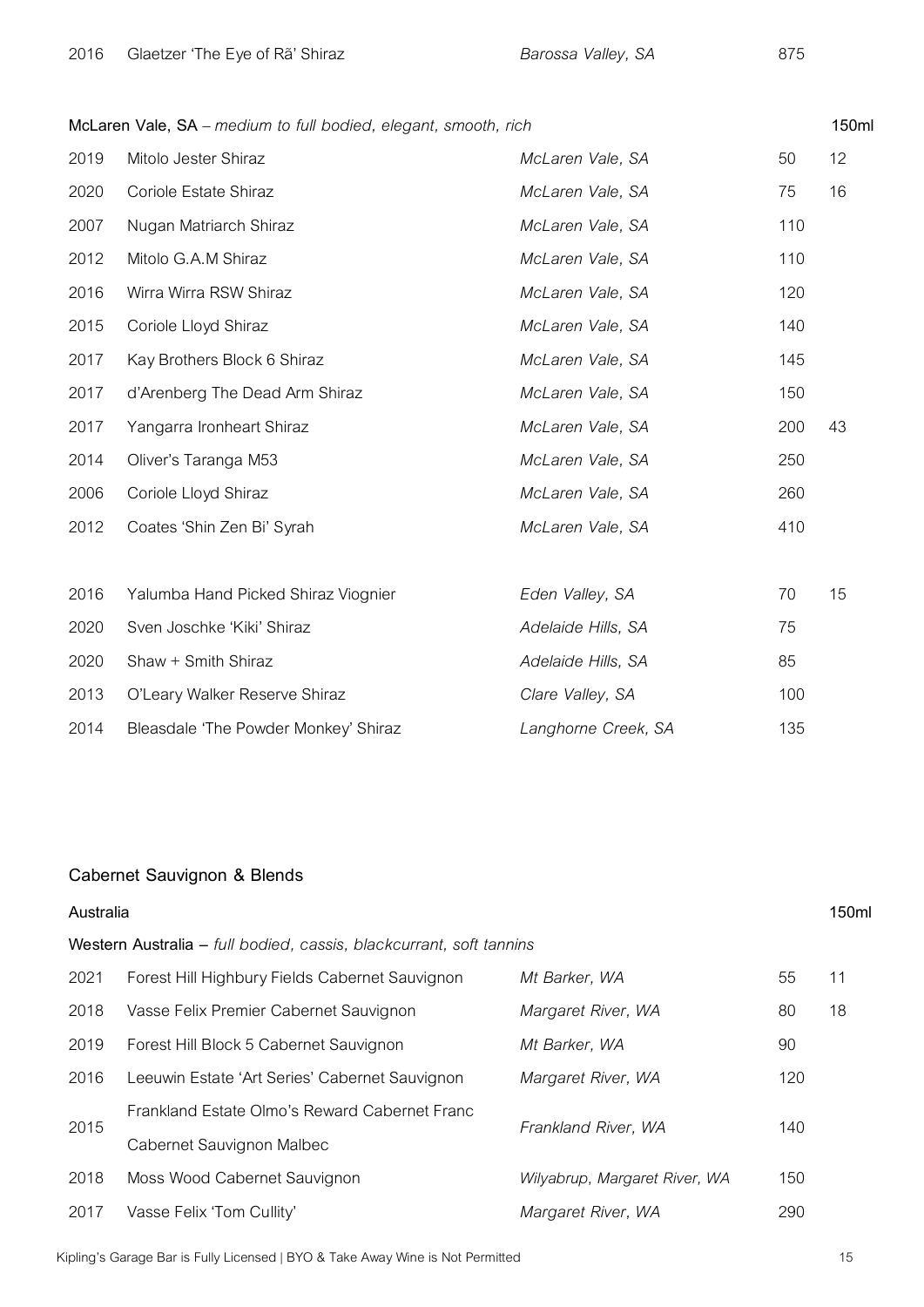|      | 150ml<br>South Australia - full bodied, savoury, spice, oak, dried herbs             |                          |     |    |
|------|--------------------------------------------------------------------------------------|--------------------------|-----|----|
| 2016 | Jim Barry Cabernet Malbec                                                            | Clare Valley, SA         | 80  |    |
| 2013 | Chain of Ponds The Cachet Cabernet Shiraz Merlot                                     | Adelaide Hills, SA       | 100 | 24 |
| 2013 | Hickinbotham Clarendon 'Trueman' Cabernet Sauvignon                                  | McLaren Vale, SA         | 120 |    |
| 2012 | Mitolo Serpico Cabernet Sauvignon                                                    | McLaren Vale, SA         | 145 |    |
| 1990 | Coriole Estate Cabernet Sauvignon                                                    | McLaren Vale, SA         | 300 |    |
| 2017 | Lot 462 'Roadcross' Cabernet Sauvignon                                               | Barossa Valley, SA       | 70  | 15 |
| 2016 | Yalumba 'The Signature' Cabernet Shiraz                                              | Barossa Valley, SA       | 100 | 21 |
| 2017 | Rusden Boundaries Cabernet Sauvignon                                                 | Barossa Valley, SA       | 100 |    |
| 2016 | Soul Growers Cellar Dweller Cabernet Sauvignon                                       | Barossa Valley, SA       | 100 |    |
| 2018 | Rockford Rifle Range Cabernet Sauvignon                                              | Barossa Valley, SA       | 110 |    |
| 2005 | Rockford Rifle Range Cabernet Sauvignon                                              | Barossa Valley, SA       | 210 |    |
| 1998 | Yalumba 'The Signature' Cabernet Shiraz                                              | Barossa Valley, SA       | 300 |    |
| 1994 | Rockford Cabernet Sauvignon                                                          | Barossa Valley, SA       | 360 |    |
| 2017 | John Duval Integro Cabernet Shiraz                                                   | Barossa Valley, SA       | 390 |    |
| 2019 | Nugan Alcira Vineyard Cabernet Sauvignon                                             | Coonawarra, SA           | 65  | 14 |
| 1991 | Wynns Black Label Cabernet Sauvignon                                                 | Coonawarra, SA           | 250 |    |
| 1991 | Katnook Odyssey Cabernet Sauvignon                                                   | Coonawarra, SA           | 300 |    |
| 2012 | Yalumba 'Caley' Cabernet Shiraz                                                      | Coonawarra & Barossa, SA | 450 |    |
| 2013 | Yarra Yering Dry Red No.1 Cabernet Merlot Malbec<br>Petit Verdot                     | Yarra Valley, VIC        | 150 |    |
| 2016 | Mount Mary 'Quintet' Cabernet Sauvignon Merlot<br>Cabernet Franc Malbec Petit Verdot | Yarra Valley, VIC        | 350 |    |
| 2015 | Tumblong Hills Single Vineyard J Block Cuvée                                         | Gundagai, NSW            | 65  |    |
| 2010 | Lakes Folly Cabernets                                                                | Hunter Valley, NSW       | 330 |    |

### **Cabernet Sauvignon & Blends**

| International |                                                 |                                      | 150ml |     |
|---------------|-------------------------------------------------|--------------------------------------|-------|-----|
| 2015          | Stonestreet Estate Vineyards Cabernet Sauvignon | Alexander Valley, Sonoma County, USA | 120   | -25 |
| 2018          | Te Mata 'Coleraine' Cabernet Merlot             | Hawke's Bay, NZ                      | 170   |     |

#### <span id="page-15-0"></span>**Bordeaux Blends 150ml**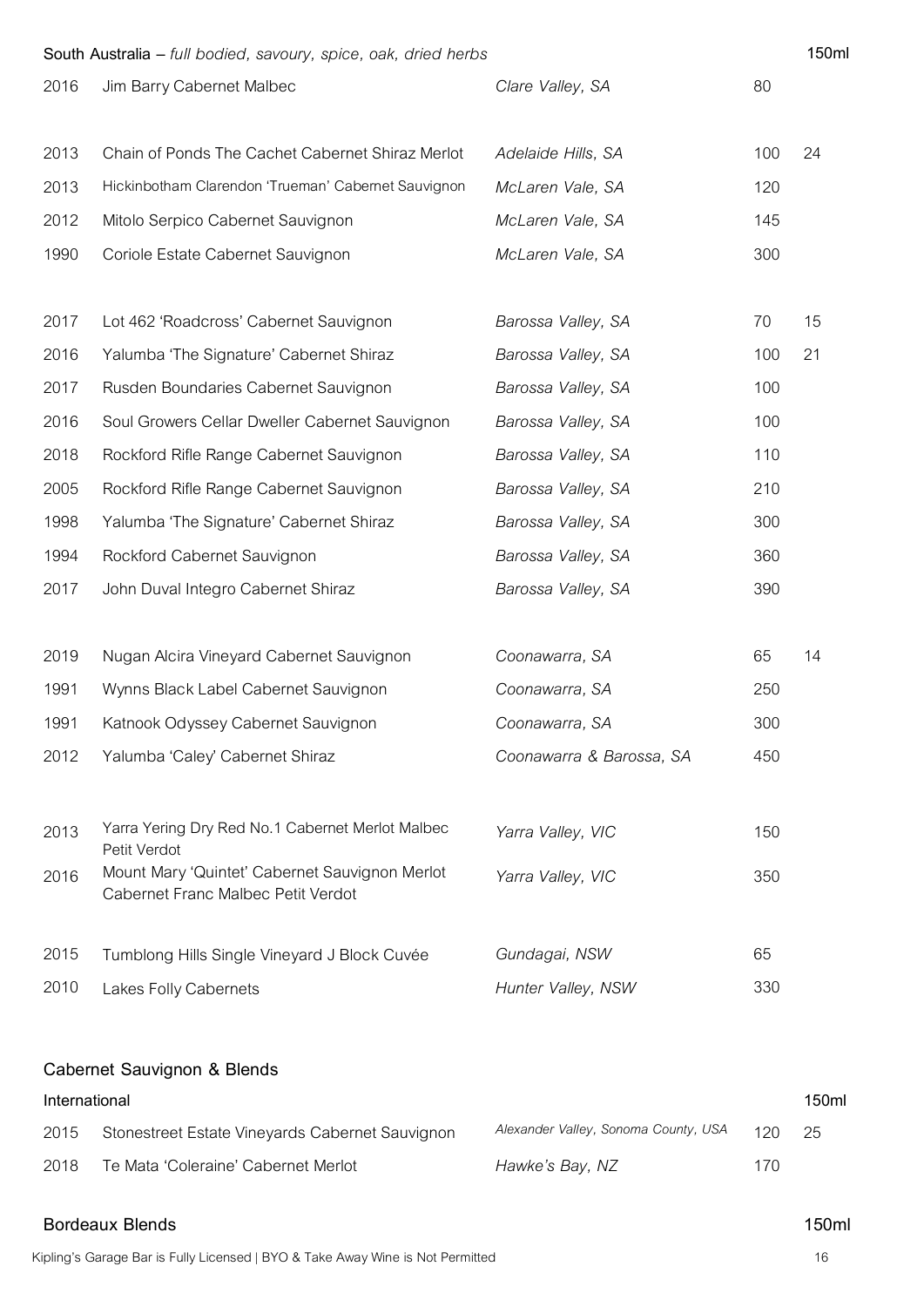| 2016 | Chateau St Georges Merlot Cabernet Cabernet Franc       | Saint-Emilion, Bordeaux, France | 90  | 19 |
|------|---------------------------------------------------------|---------------------------------|-----|----|
| 2014 | Chateau Teyssier Grand Cru Merlot Cabernet Franc        | Saint-Emilion, Bordeaux, France | 120 |    |
| 2016 | Gouleé by Cos d'Estournel Merlot, Cabernet Petit Verdot | Medoc, Bordeaux, France         | 150 |    |
| 2009 | Château Labégorce Cabernet Merlot Petit Verdot          | Margaux, Bordeaux, France       | 210 |    |
|      | Cabernet Franc                                          |                                 |     |    |

# **Merlot 150ml**

| 2018 Majella      | McLaren Vale. SA | 65  | 14 |
|-------------------|------------------|-----|----|
| 2019 Yarra Yering | Yarra Valley, SA | 120 |    |

#### <span id="page-16-0"></span>**Grenache & Blends**

2018 Yalumba Old Bush Vine *Barossa Valley, SA* 50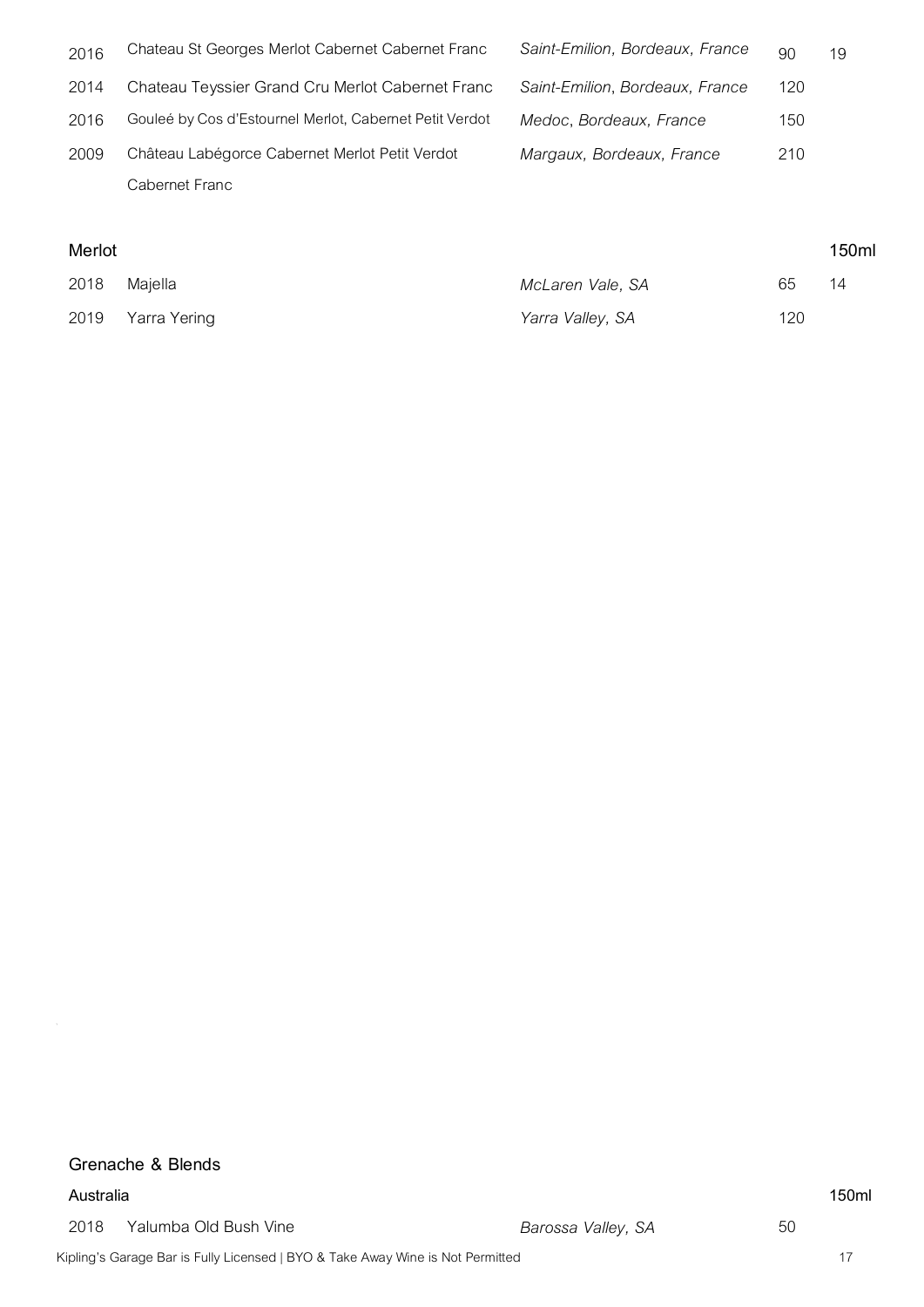| 2018 | Sons of Eden Kennedy                                    | Barossa Valley, SA | 60  |    |
|------|---------------------------------------------------------|--------------------|-----|----|
| 2019 | Teusner `Avatar' Grenache Mataro Shiraz                 | Barossa Valley, SA | 65  | 13 |
| 2019 | Schild Estate Edgar Grenache                            | Barossa Valley, SA | 75  |    |
| 2015 | Tournon Landsborough Vineyard Grenache, Shiraz, Touriga | Heathcote, VIC     | 75  |    |
| 2016 | Angove Warboys Vineyard                                 | McLaren Vale, SA   | 80  |    |
| 2018 | Jericho Blewitt Springs                                 | McLaren Vale, SA   | 90  |    |
| 2020 | Wirra Wirra The Absconder                               | McLaren Vale, SA   | 90  | 19 |
| 2015 | Two Hands Aeropia                                       | McLaren Vale, SA   | 90  |    |
| 2018 | Torbreck The Steading Grenache Shiraz Mataro            | Barossa Valley, SA | 100 |    |
| 2015 | Yangarra High Sands                                     | McLaren Vale, SA   | 150 |    |

#### **Grenache & Blends**

### **International** 150ml

|      | Domaine Saint-Damien Plan de Dieu Cotes du |                             |     |     |
|------|--------------------------------------------|-----------------------------|-----|-----|
| 2019 |                                            | Côte-du-Rhône, France       | 75  | 16  |
|      | Rhone Villages Vieilles Vignes             |                             |     |     |
| 2016 | Domaine D'ouréa Grenache Syrah Cinsault    | Gigondas, France            | 90  |     |
| 2015 | Famille Perrin Coudoulet de Beaucastel     | Rhone, France               | 100 |     |
| 2018 | Chateau Mont-Redon                         | Chateauneuf-du-Pape, France | 120 |     |
| 2011 | Domaine du Vieaux Telegraphe La Crau       | Chateauneuf-du-Pape, France | 170 | -37 |
| 2009 | Famille Perrin Chateau de Beaucastel       | Chateauneuf-du-Pape, France | 200 |     |
|      |                                            |                             |     |     |

| 2016 Clos Mogador Grenache Carignan Syrah Cabernet | Priorat, Spain | 180 |
|----------------------------------------------------|----------------|-----|
|                                                    |                |     |

#### <span id="page-17-0"></span>**Mataro/Mourvedre 150ml**

| 2017 | Lot 462 The Twins Mataro Shiraz  | Barossa Valley, SA | 85  | 18 |
|------|----------------------------------|--------------------|-----|----|
|      | 2016 Lot 462 'Old Gnarly' Mataro | Barossa Valley, SA | 120 |    |
| 2017 | Alkimi Mourvèdre                 | Geelong, VIC       | 70. |    |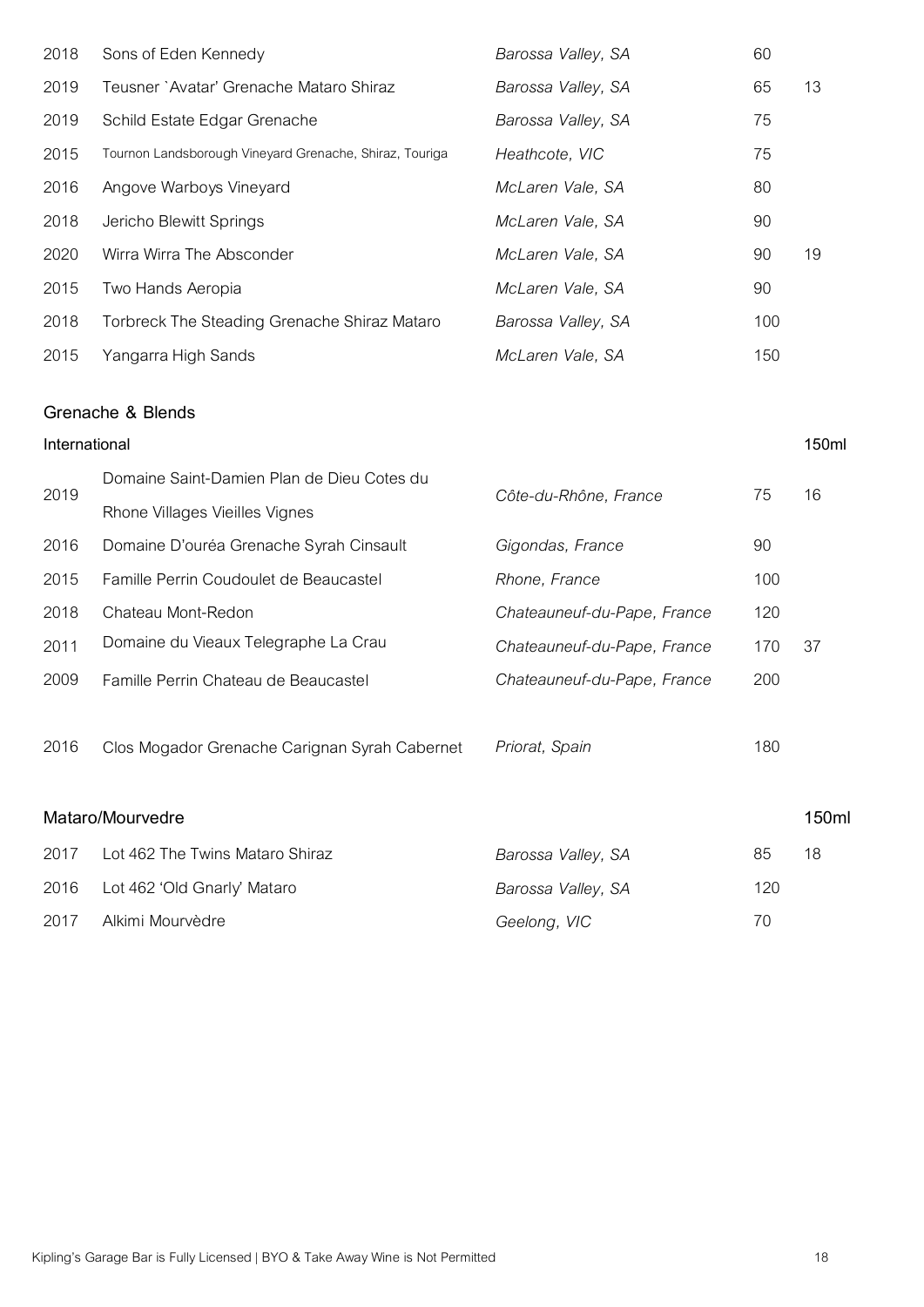# <span id="page-18-0"></span>**Nebbiolo 150ml**  Castagna Adam's Rib 'The Red' Nebbiolo Syrah *Beechworth, VIC* 75 17 Lot 462 Nebbiolo *Barossa Valley, SA* 78 Lethbridge 'The Birthday Present' *Pyrenees, VIC* 80 Longview Saturnus Nebbiolo *Adelaide Hills, VIC* 85 2017- 18 Castagna Barbarossa Nebbiolo *Beechworth, VIC* 150 Prunotto Barbaresco Classico *Piedmont, Italy* 120 G.D.Vajra Albe Barolo *Piedmont, Italy* 150 Azienda Agricola Brezza Barolo Cannubi *Piedmont, Italy* 150 2013 Paolo Scavino Barolo *Piedmont, Italy* 150 Giovanni Rosso Barolo Cerretta *Piedmont, Italy* 150 33 Paolo Scavino Barolo *Piedmont, Italy* 170

# <span id="page-18-1"></span>**Sangiovese** 150ml

| 2020 | Fairbank                        | Bendigo, VIC        | 65  | 14 |
|------|---------------------------------|---------------------|-----|----|
| 2018 | The Pawn The Gambit             | Adelaide Hills, SA  | 70  |    |
| 2018 | Tar & Roses                     | Heathcote, VIC      | 70  |    |
| 2021 | Sven Joschke 'La Fleanor'       | Langhorne Creek, SA | 75  |    |
| 2021 | Gentle Folk Village             | Adelaide Hills, SA  | 90  |    |
| 2013 | San Polo Brunello di Montalcino | Tuscany, Italy      | 150 |    |
| 2015 | San Polo Brunello di Montalcino | Tuscany, Italy      | 200 |    |

# <span id="page-18-2"></span>**Tempranillo 150ml**

| 2021 | Paxton                        | McLaren Vale, SA        | 60  |    |
|------|-------------------------------|-------------------------|-----|----|
| 2020 | Bellwether Ant Series         | Wrattonbully, SA        | 70  | 15 |
| 2014 | Bodegas Alion by Vega Sicilia | Ribeira del Ouro, Spain | 150 |    |

# <span id="page-18-3"></span>**Malbec** 150ml

| Australia |                              |                     |     |    |  |
|-----------|------------------------------|---------------------|-----|----|--|
| 2017      | Stonehorse By Kaesler Malbec | Nuriootpa, SA       | 60  | 13 |  |
| 2016      | Beneath The Kite Malbec      | Margaret River, WA  | 80  |    |  |
| 2010      | Bleasdale Double Take Malbec | Langhorne Creek, SA | 100 |    |  |
| 2016      | Yarra Yering Malbec          | Yarra Valley, VIC   | 110 |    |  |

#### **Malbec**